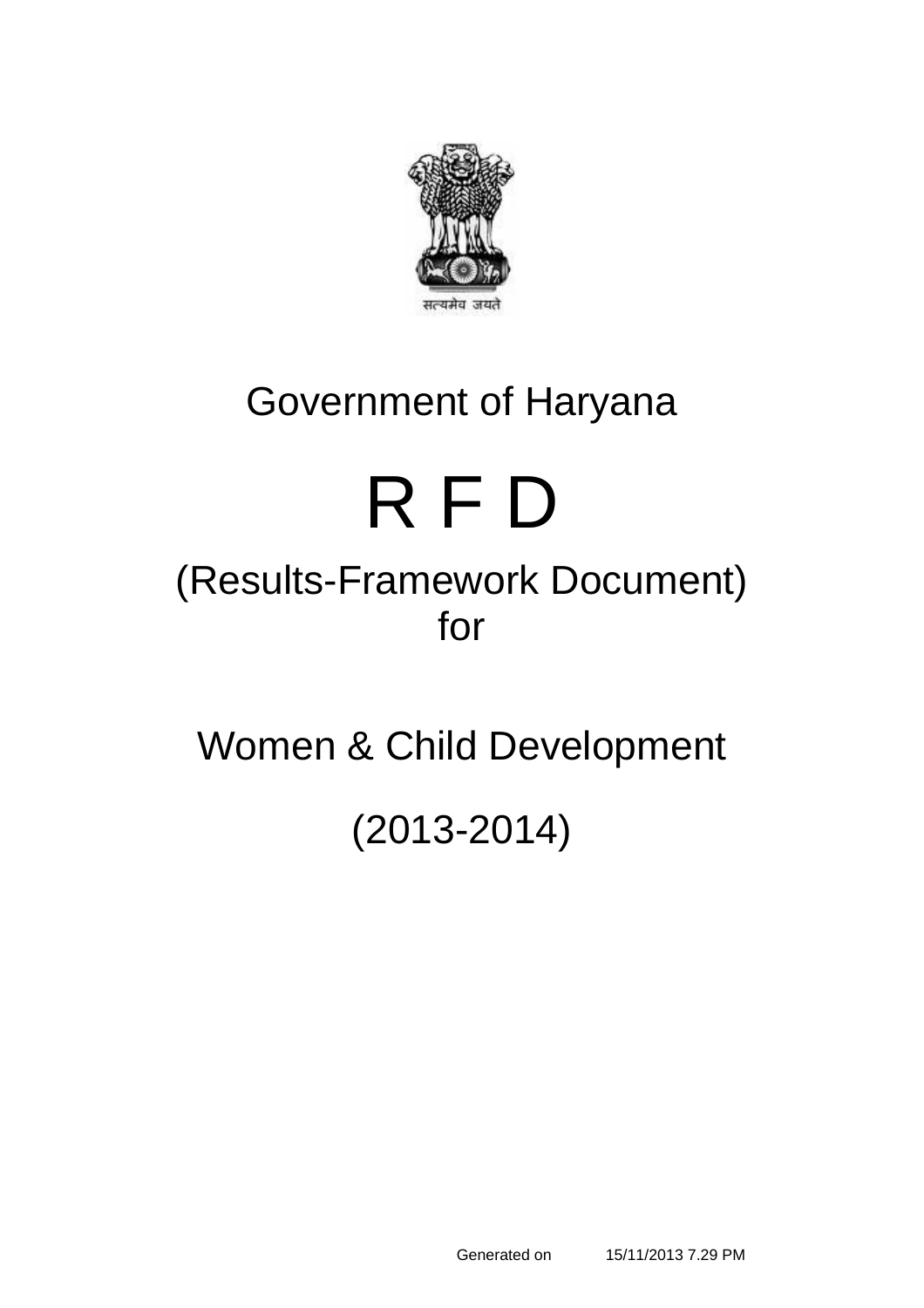#### Section 1: Vision, Mission, Objectives and Functions

#### Vision

Facilitate women to become economically and socially empowered, so that they contribute as healthy and equal partners in an environment free from violence and discrimination. Provision of opportunities to children and adolescent girlsfor growth and development to the fullest in safe and protected environment.

#### **Mission**

 A. Promoting social& economic empowerment of women and adolescent girls through various policies andprogrammes, mainstreaming gender concerns, creating awareness about their rights and facilitating institutional andlegislative support for enabling them to develop to their full potential.B. Ensuring development and protection of women and children through various policies and programmes, spreading awareness about their rights and facilitating access to learning and supplementary nutrition for targeted groups, institutional and legislative support for enabling them to grow and develop to their full potential.

#### **Objectives**

- 1 To lay the foundation for development of children below 6 years with focus on nutrition, health and non formal pre-school education and awareness and capacity building for mothers about nutritional and health needs of the child .
- 2 To empower adolescent girls (11-18 years) through nutrition, health care and life skill education.
- 3 To Provide a safe and secure environment for overall development of children who are in need of care and protection and those in conflict with the law.
- 4 To create awareness and to provide support services to aggrieved women/families about the protection of women from Domestic Violence Act 2005, Dowry Act 1961 ,TheProhibition of Child Marriage Act, 2006..
- 5 To remove the bias against girl children, to correct adverse sex ratio and eradicate social evils affecting women adversely.
- 6 To prevent women and children from being abused and trafficked.
- 7 To enable EconomicandSocial Empowerment of women
- 8 To Provide relief and rehabilitation to vulnerable and disadvantaged women including skill development and economic development
- 9 To create awareness about gender concern in policies and schemes of Govt. and to undertake research training and capacity building as well as improvement in internal mechanism for better understanding of issues related to women and children and to improve efficiency in delivery of services.

#### $\frac{1}{2}$ unctions

- 1 Framing and implementing legislations, policies, programmes and schemes for social and economic empowerment of women, protection and development of children.
- 2 Universalisation of Integrated Child Development Scheme , capacity building of grass root level workers, providing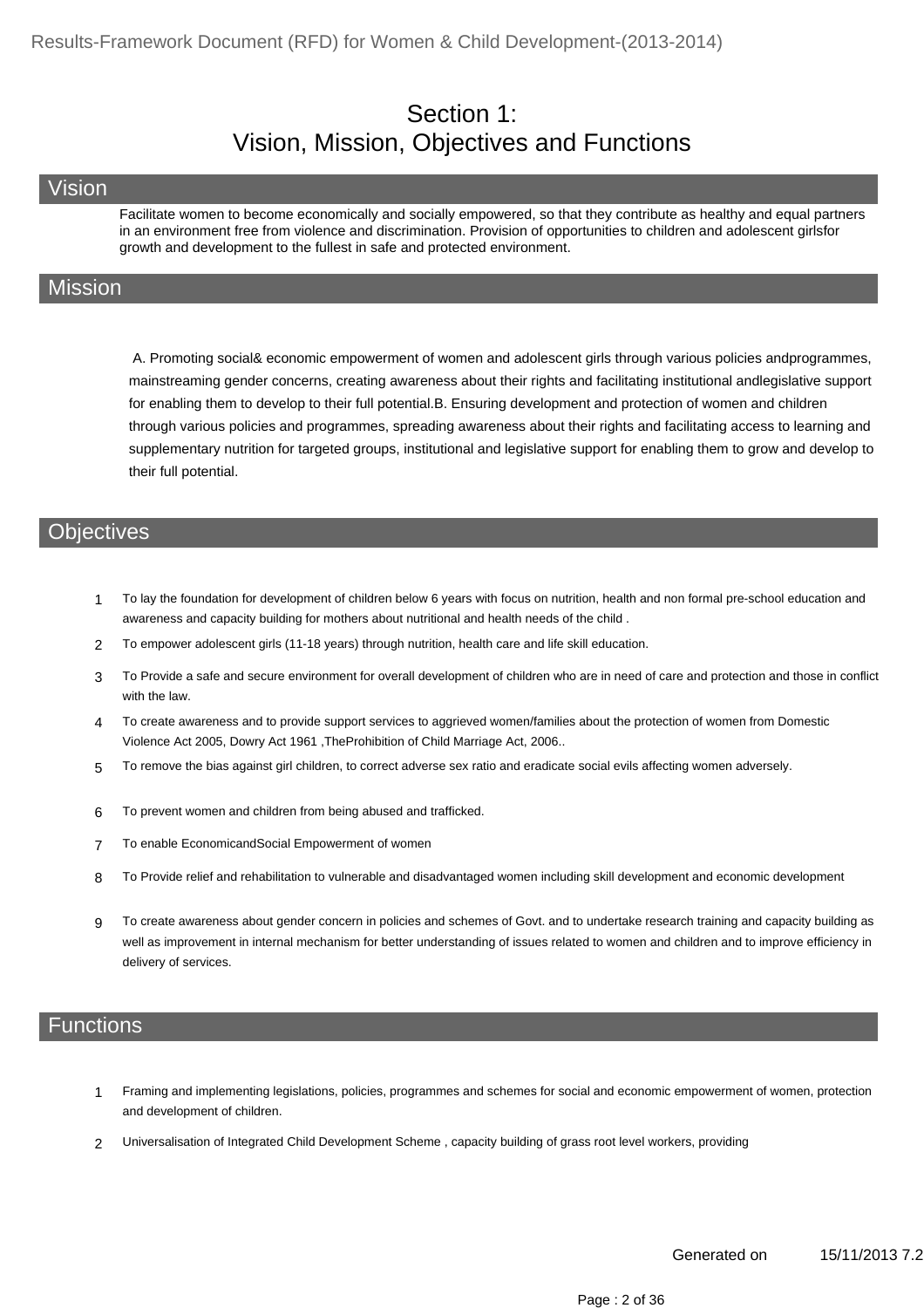#### Section 1: Vision, Mission, Objectives and Functions

nutrition, life skill education, vocational training, health education, home based skills to adolescent girls.

- 3 Implementation of Integrated Child Protection Scheme.
- To ensure effective implementation of the protection of women from Domestic Violence Act 2005, Dowry Prohibition Act 1961, The Prohibition of Child Marriage Act, 2006 & to provide support services to aggrieved women/families. 4
- 5 Awareness generation and advocacy including correcting bias against girl child and education about rights of women and children.
- 6 Advocacy and awareness generation on trafficking and setting up of rehabilitation homes for trafficked women and children through NGO's and also shelters / short stay homes, for women in distress.
- 7 Coordinating with other departments for convergence of programmes and services relating to women and children,
- 8 Skill upgradation for employment of women and improving access of women to banking and credit facilities for entrepreneurial activities.
- 9 Efficient functioning of State Resource Centre for women , State Child Right Commission for Children and e-services to citizen.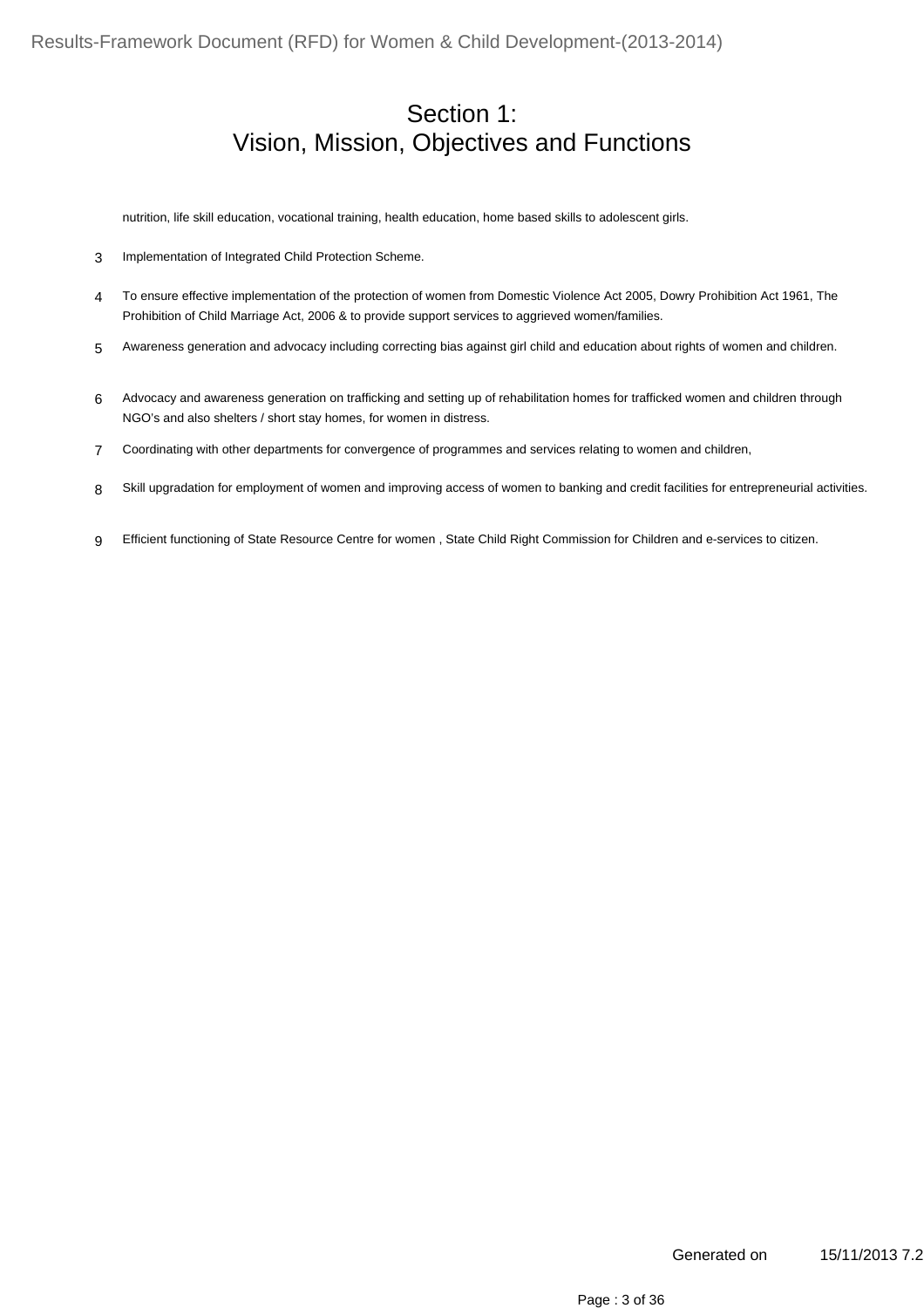|                                                                                                                                                                                                                                                         |        |                                                                                             |         |                                                                                  |                                |        |           |           | Target / Criteria Value |       |       |
|---------------------------------------------------------------------------------------------------------------------------------------------------------------------------------------------------------------------------------------------------------|--------|---------------------------------------------------------------------------------------------|---------|----------------------------------------------------------------------------------|--------------------------------|--------|-----------|-----------|-------------------------|-------|-------|
| Objective                                                                                                                                                                                                                                               | Weight | Action                                                                                      |         | <b>Success</b><br>Indicator                                                      | <b>Unit</b>                    | Weight | Excellent | Very Good | Good                    | Fair  | Poor  |
|                                                                                                                                                                                                                                                         |        |                                                                                             |         |                                                                                  |                                |        | 100%      | 90%       | 80%                     | 70%   | 60%   |
| [1] To lay the foundation for development of<br>children below 6 years with focus on<br>nutrition, health and non formal pre-school<br>education and awareness and capacity<br>building for mothers about nutritional and<br>health needs of the child. | 35.00  | [1.1]<br>Universalization and<br>operationalization of ICDS                                 | [1.1.1] | Number of New<br>AWC to be made<br>functional                                    | Number                         | 5.00   | 380       | 360       | 330                     | 300   | 280   |
|                                                                                                                                                                                                                                                         |        | [1.2] Providing Infrastructure for<br>AWC                                                   | [1.2.1] | Completion of<br><b>Construction of New</b><br>Anganwari Centres                 | <b>Number</b>                  | 3.00   | 600       | 550       | 500                     | 450   | 400   |
|                                                                                                                                                                                                                                                         |        | <b>Strengthening Pre School</b><br>[1.3]<br>Activities/ Support for pre<br>School Education |         | [1.3.1] Providing Swings                                                         | Number<br>of AWCs              | 3.00   | 8500      | 8000      | 7000                    | 6000  | 5000  |
|                                                                                                                                                                                                                                                         |        |                                                                                             |         | [1.3.2] Providing Small<br>Tables and Chairs<br>for children                     | Number<br>of AWCs              | 2.00   | 1970      | 1875      | 1775                    | 1675  | 1575  |
|                                                                                                                                                                                                                                                         |        |                                                                                             |         | [1.3.3] Providing Pre-<br>School Education Kit of AWCs                           | <b>Number</b>                  | 1.00   | 25699     | 25311     | 23223                   | 21223 | 19223 |
|                                                                                                                                                                                                                                                         |        | Strengthening of Nutritional [1.4.1]<br>[1.4]<br>and health aspects of<br>Children          |         | Immunization                                                                     | %age of<br>Children<br>covered | 2.00   | 100       | 95        | 90                      | 85    | 80    |
|                                                                                                                                                                                                                                                         |        |                                                                                             |         | [1.4.2] Reduction in number  %age<br>existing severly<br>Underweight<br>children |                                | 2.00   | 12        | 10        | 8                       | 6     |       |
|                                                                                                                                                                                                                                                         |        |                                                                                             |         | [1.4.3] Reduction in number<br>of moderately                                     | %age<br>Point                  | 2.00   | 2.25      | 2.0       | 1.75                    | 1.50  | 1.25  |

Generated on 15/11/2013 7.29 PM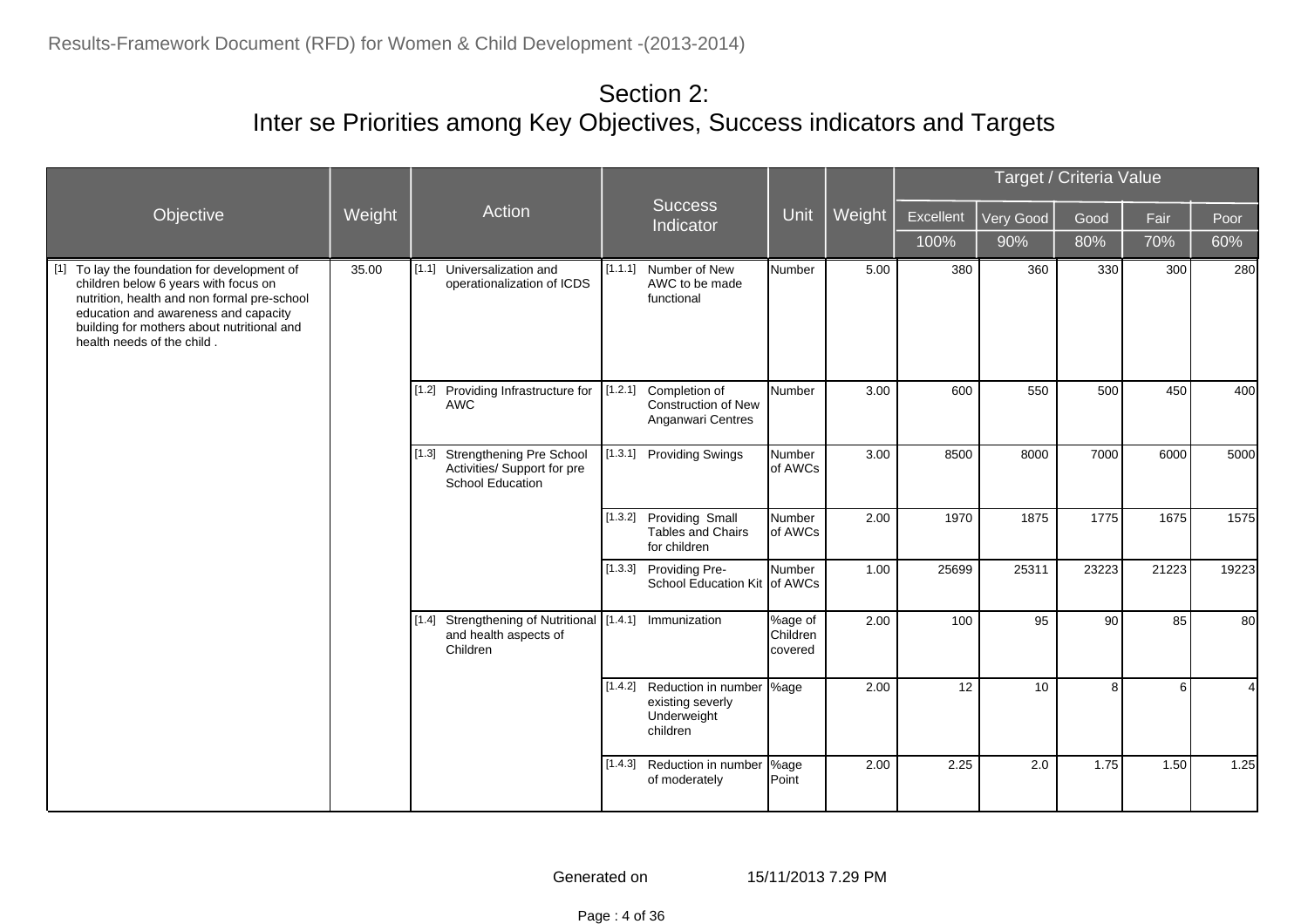|           |        |                                                                                                       |         |                                                                                                                                                                                                                   |                                      |        | Target / Criteria Value |                                             |       |                                  |                |
|-----------|--------|-------------------------------------------------------------------------------------------------------|---------|-------------------------------------------------------------------------------------------------------------------------------------------------------------------------------------------------------------------|--------------------------------------|--------|-------------------------|---------------------------------------------|-------|----------------------------------|----------------|
| Objective | Weight | Action                                                                                                |         | <b>Success</b><br>Indicator                                                                                                                                                                                       | <b>Unit</b>                          | Weight | Excellent               | Very Good                                   | Good  | Fair                             | Poor           |
|           |        |                                                                                                       |         |                                                                                                                                                                                                                   |                                      |        | 100%                    | 90%                                         | 80%   | 70%                              | 60%            |
|           |        |                                                                                                       |         | underweight<br>children                                                                                                                                                                                           |                                      |        |                         |                                             |       |                                  |                |
|           |        |                                                                                                       |         | [1.4.4] Reduction in number  %age<br>of severly<br>underweight children<br>in 9 high burdened<br>districts Gurgaon,<br>Faridabad, Panipat<br>, Kaithal,<br>Yamunanagar,<br>Bhiwani, Rohtak,<br>Narnaul and Rewari |                                      | 2.00   | 12                      | 10                                          | 8     | $6 \mid$                         | $\overline{4}$ |
|           |        |                                                                                                       |         | [1.4.5] Nutrition and Health<br><b>Education Sessions</b>                                                                                                                                                         | No. of<br>sessions<br>in lacs        | 1.00   | 8.0                     | 7.6                                         | 7.0   | 6.5                              | 6.0            |
|           |        |                                                                                                       |         | $[1.4.6]$ Survey of<br>assessment of<br>nutritional status of<br>children (0-6 Yrs)<br>through National<br>Institute of nutrition                                                                                 | Date                                 | 1.00   | 28/02/2014              | 31/03/2014 31/03/2014 31/03/2014 31/03/2014 |       |                                  |                |
|           |        |                                                                                                       |         | [1.4.7] Formulation State<br><b>Nutrition Policy</b>                                                                                                                                                              | Date                                 | 1.00   | 01/02/2014              | 01/03/2014                                  |       | 10/03/2014 20/03/2014 31/03/2014 |                |
|           |        | [1.5] Revised MIS in ICDS -<br>Implementation of New<br>Registers and Formats of<br>reporting in AWCs | [1.5.1] | Supply of New<br>Registers / Formats<br>(upto 31 Jan. 2014)                                                                                                                                                       | %age                                 | 1.00   | 100                     | 95                                          | 90    | 85                               | 80             |
|           |        |                                                                                                       |         | [1.5.2] Training regarding<br>new Registers /<br>format by 31st<br>March                                                                                                                                          | No. of<br>Person<br>to be<br>trained | 1.00   | 26000                   | 24000                                       | 22000 | 20000                            | 18000          |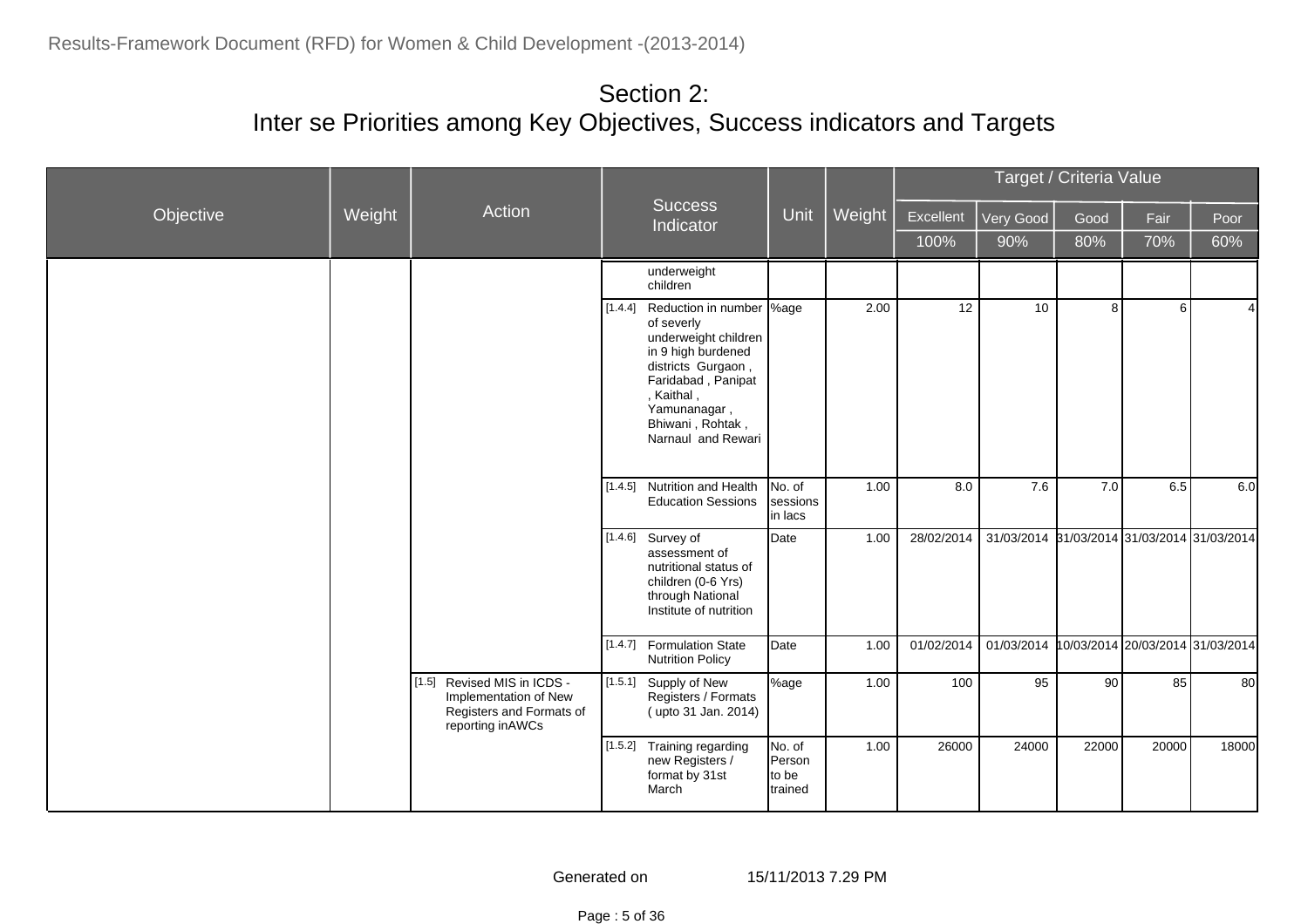|                                                                                                              |        |                                                                                                              |         |                                                                                            |                                            |        |                |           | Target / Criteria Value |      |      |
|--------------------------------------------------------------------------------------------------------------|--------|--------------------------------------------------------------------------------------------------------------|---------|--------------------------------------------------------------------------------------------|--------------------------------------------|--------|----------------|-----------|-------------------------|------|------|
| Objective                                                                                                    | Weight | Action                                                                                                       |         | <b>Success</b><br>Indicator                                                                | Unit                                       | Weight | Excellent      | Very Good | Good                    | Fair | Poor |
|                                                                                                              |        |                                                                                                              |         |                                                                                            |                                            |        | 100%           | 90%       | 80%                     | 70%  | 60%  |
|                                                                                                              |        |                                                                                                              |         | 2013                                                                                       |                                            |        |                |           |                         |      |      |
|                                                                                                              |        | [1.6] Monitoring of ICDS                                                                                     |         | [1.6.1] Field visits for<br>monitoring by Pos,<br>CDPOs and<br>Supervisors as per<br>norms | %age of<br><b>Visits</b>                   | 2.00   | 100            | 95        | 90                      | 85   | 80   |
|                                                                                                              |        | [1.7] Capacity Building of ICDS<br>functionaries                                                             | [1.7.1] | Job training for<br><b>AWWs</b>                                                            | %age of<br>person<br>trained               | 1.00   | 100            | 90        | 80                      | 70   | 60   |
|                                                                                                              |        |                                                                                                              |         | [1.7.2] Orientation training<br>for AWH                                                    | $\omega_{\rm{m}}$                          | 1.00   | 100            | 90        | 80                      | 70   | 60   |
|                                                                                                              |        |                                                                                                              |         | [1.7.3] Refresher training<br>for Supervisors                                              | $\mathbf{L}$                               | 1.00   | 100            | 90        | 80                      | 70   | 60   |
|                                                                                                              |        | [1.8] Timely disbursement of<br>funds to the districts and<br>blocks for honorarium of<br>AWW/ AWH           |         | [1.8.1] Transfer of funds<br>from state to field<br>offices                                | Date in<br><b>Q</b> tr                     | 1.00   | $\overline{7}$ | 10        | 12                      | 14   | 16   |
|                                                                                                              |        |                                                                                                              |         | [1.8.2] Transfer of funds<br>from CDPO office to   month<br>AWW/AWH                        | Date in                                    | 1.00   | $\overline{7}$ | 10        | 12                      | 14   | 16   |
|                                                                                                              |        | [1.9] Effectective Implementation [1.9.1] Transfer of funds to<br>of IGMSY in Pilot District of<br>Panchkula |         | pregnant and<br>lactating women                                                            | No. of<br>Pregnant<br>/Lactatin<br>g women | 1.00   | 3750           | 3680      | 3480                    | 3280 | 3080 |
| [2] To empower adolescent girls (11-18 years)<br>through nutrition, health care and life skill<br>education. | 4.00   | Training of POs, CDPOs & [2.1.1]<br>[2.1]<br>Supervisors in Six Pilot<br>Districts.                          |         | Training to all Stake<br>holders                                                           | %age                                       | 1.00   | 100            | 95        | 90                      | 85   | 80   |
|                                                                                                              |        | [2.2]<br>Nutrition to the adolescent<br>Girls                                                                | [2.2.1] | Number of<br><b>Adolescent Girls</b><br>given Nutrition                                    | % age                                      | 1.00   | 100            | 97        | 80                      | 70   | 60   |

Generated on 15/11/2013 7.29 PM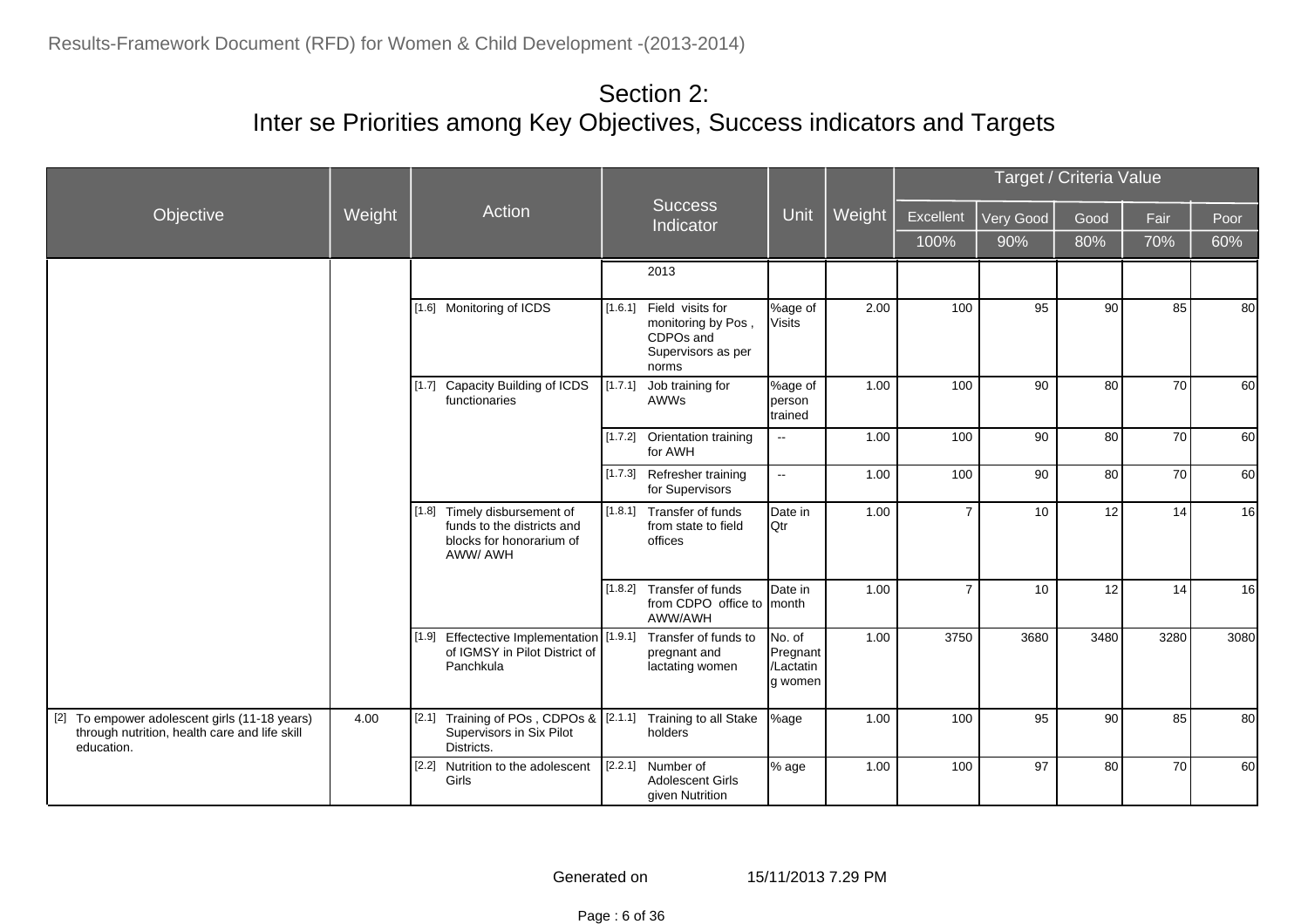|                                                                                                                                                                      |        |                                                                                                                                                           |         |                                                                                                                   |                                         |        |                |              | Target / Criteria Value |      |      |
|----------------------------------------------------------------------------------------------------------------------------------------------------------------------|--------|-----------------------------------------------------------------------------------------------------------------------------------------------------------|---------|-------------------------------------------------------------------------------------------------------------------|-----------------------------------------|--------|----------------|--------------|-------------------------|------|------|
| Objective                                                                                                                                                            | Weight | Action                                                                                                                                                    |         | <b>Success</b><br>Indicator                                                                                       | Unit                                    | Weight | Excellent      | Very Good    | Good                    | Fair | Poor |
|                                                                                                                                                                      |        |                                                                                                                                                           |         |                                                                                                                   |                                         |        | 100%           | 90%          | 80%                     | 70%  | 60%  |
|                                                                                                                                                                      |        | [2.3] Vocational Training                                                                                                                                 |         | [2.3.1] AGs between 16 to<br>18 Years                                                                             | No of<br>Beneficie<br>ries              | 1.00   | 1486           | 1100         | 1050                    | 925  | 875  |
|                                                                                                                                                                      |        | [2.4] Awards to Rural adolescent [2.4.1]<br>girls for toppers in matric<br>and senior secondary exam<br>conducted by Board of<br>school Education Haryana |         | Awards to be<br>distributed at the<br>blocks level                                                                | %age                                    | 1.00   | 100            | 95           | 90                      | 85   | 80   |
| [3] To Provide a safe and secure environment<br>for overall development of children who are<br>in need of care and protection and those in<br>conflict with the law. | 18.00  | Setting up of CWCs& JJB<br>[3.1]                                                                                                                          | [3.1.1] | Setting up of Child<br><b>Welfare Committees</b><br>and Juviline justice<br>board in all 21<br>districts of State | %age                                    | 2.00   | 100            | 95           | 90                      | 85   | 80   |
|                                                                                                                                                                      |        | [3.2] Organise Training<br>programme for different<br>stake holders                                                                                       |         | [3.2.1] Organizing Training<br>for staff of DCPU<br>and CCI                                                       | %age                                    | 2.00   | 100            | 95           | 90                      | 85   | 80   |
|                                                                                                                                                                      |        | Registration of Child Care<br>[3.3]<br>Institution in Phased<br>Manner                                                                                    |         | [3.3.1] All CCIs to apply<br>and eligible ones to<br>be registered under<br>JJ Act.                               | Number<br>of CCIS<br>to be<br>registere | 3.00   | 35             | 30           | 25                      | 20   | 15   |
|                                                                                                                                                                      |        | Expansion of Child line<br>[3.4]<br>services                                                                                                              | [3.4.1] | Setting up of Child<br>Help lines                                                                                 | District                                | 2.00   | $\overline{2}$ | $\mathbf{1}$ | Щ.                      |      |      |
|                                                                                                                                                                      |        |                                                                                                                                                           |         | [3.4.2] Responses to Child<br>Help line calls<br>received                                                         | Percent                                 | 1.00   | 100            | 90           | 80                      | 70   | 60   |
|                                                                                                                                                                      |        | [3.5] Need Assessment Survey<br>of Children in need of Care<br>and protection                                                                             | [3.5.1] | Survey for<br>assessing the need<br>for care and<br>protection of<br>children in the                              | % age                                   | 2.00   | 100            | 90           | 80                      | 70   | 60   |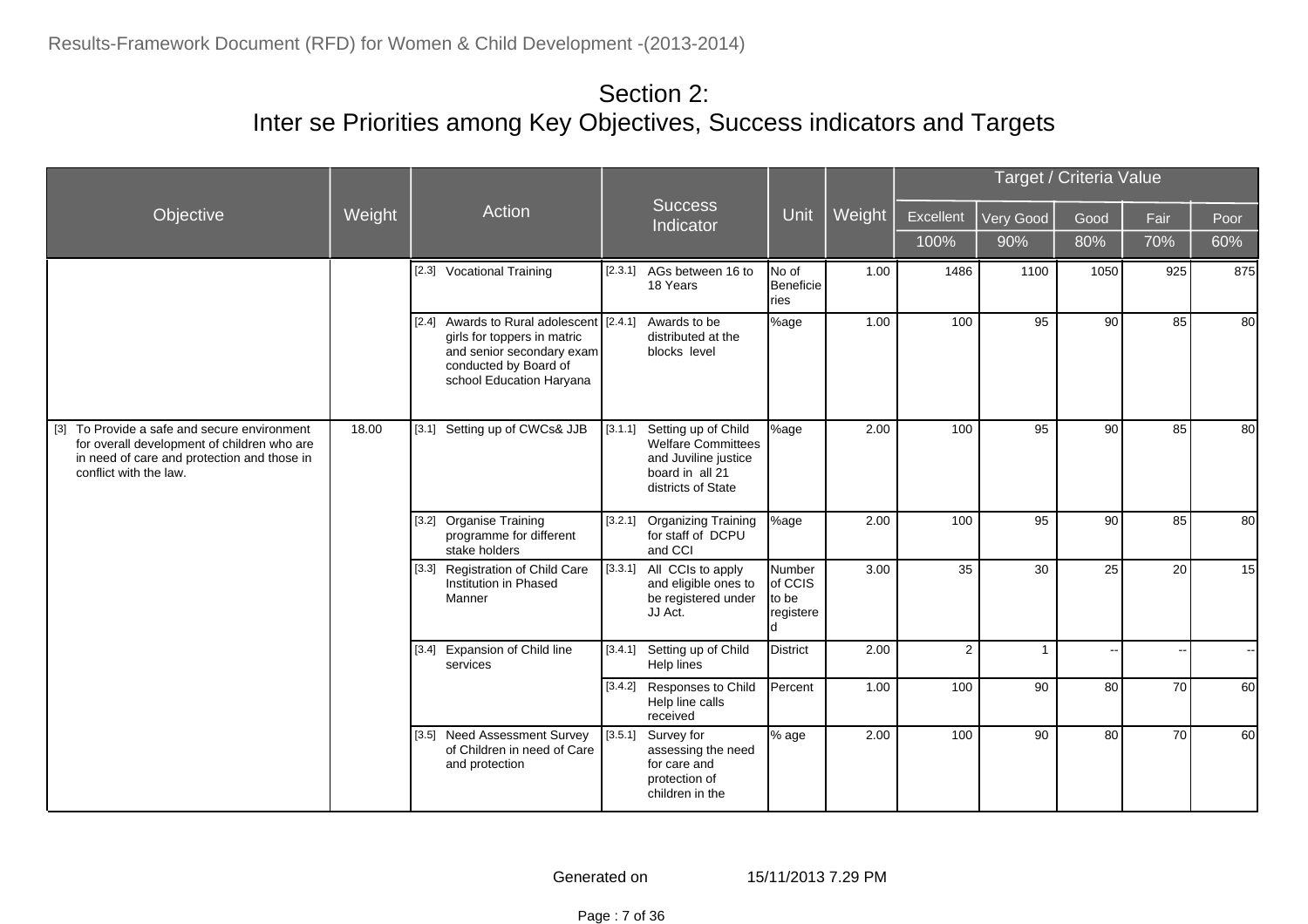|                                                                                                                                                                                                                              |        |                                                                                                                                         |         |                                                                        |                                                 |        |                  |                         | Target / Criteria Value |      |      |
|------------------------------------------------------------------------------------------------------------------------------------------------------------------------------------------------------------------------------|--------|-----------------------------------------------------------------------------------------------------------------------------------------|---------|------------------------------------------------------------------------|-------------------------------------------------|--------|------------------|-------------------------|-------------------------|------|------|
| Objective                                                                                                                                                                                                                    | Weight | Action                                                                                                                                  |         | <b>Success</b><br>Indicator                                            | Unit                                            | Weight | <b>Excellent</b> | Very Good               | Good                    | Fair | Poor |
|                                                                                                                                                                                                                              |        |                                                                                                                                         |         |                                                                        |                                                 |        | 100%             | 90%                     | 80%                     | 70%  | 60%  |
|                                                                                                                                                                                                                              |        |                                                                                                                                         | state   |                                                                        |                                                 |        |                  |                         |                         |      |      |
|                                                                                                                                                                                                                              |        | [3.6] Adding Capacity for<br>children in need of care and<br>protection                                                                 | [3.6.1] | . Expansion in<br>number of Children's<br>Home in State                | <b>children</b><br><b>homes</b>                 | 2.00   | $\overline{2}$   | $\overline{1}$          |                         |      |      |
|                                                                                                                                                                                                                              |        | [3.7] construction of new<br>Observation Homes for<br>children in Urban and semi<br>Urban areas in phased<br>manner.                    |         | [3.7.1] laying foundation<br>stone of /Children<br>Homes in the state. | Observat<br>lion home                           | 2.00   | 1                | $\overline{\mathbf{1}}$ |                         |      |      |
|                                                                                                                                                                                                                              |        | [3.8] Medical care, follow up and [3.8.1] Health Check-up of<br>counselling of Orphan /<br>Vulnerable or HIV Aids<br>Positive Children. |         | all such Children                                                      | %age of<br>Children                             | 2.00   | 100              | 90                      | 80                      | 70   | 60   |
| [4] To create awareness and to provide support<br>services to aggrieved women/families about<br>the protection of women from Domestic<br>Violence Act 2005, Dowry Act 1961<br>,TheProhibition of Child Marriage Act,<br>2006 | 5.00   | No. of Complaints received [[4.1.1] No. of application<br>[4.1]<br>under DV Act and<br>Aplication filed in the court                    |         | filed in court                                                         | No. of<br>applicati<br>on filedin<br>court      | 2.00   | 650              | 600                     | 550                     | 500  | 450  |
|                                                                                                                                                                                                                              |        | [4.2] Percentage of women<br>provided mediation under<br>DV Act.                                                                        |         | [4.2.1] Complaints resolved<br>through mediation                       | Ino. of<br>women<br>assisted                    | 2.00   | 250              | 200                     | 160                     | 140  | 100  |
|                                                                                                                                                                                                                              |        | [4.3] No. of Child Marriage<br>Prevented through<br>counselling / Injuctions<br>orders.                                                 |         | [4.3.1] Stoppage of Child<br>marriage                                  | Childmar<br>riage-<br>stoppage<br>%Report<br>ed | 1.00   | 90               | 85                      | 80                      | 55   | 45   |
| [5] To remove the bias against girl children, to<br>correct adverse sex                                                                                                                                                      | 6.00   | Training on Gender<br>[5.1]<br>Sensitization for                                                                                        |         | [5.1.1] Number of Training                                             | No. of<br>Batches                               | 3.00   | 78               | 70                      | 62                      | 54   | 50   |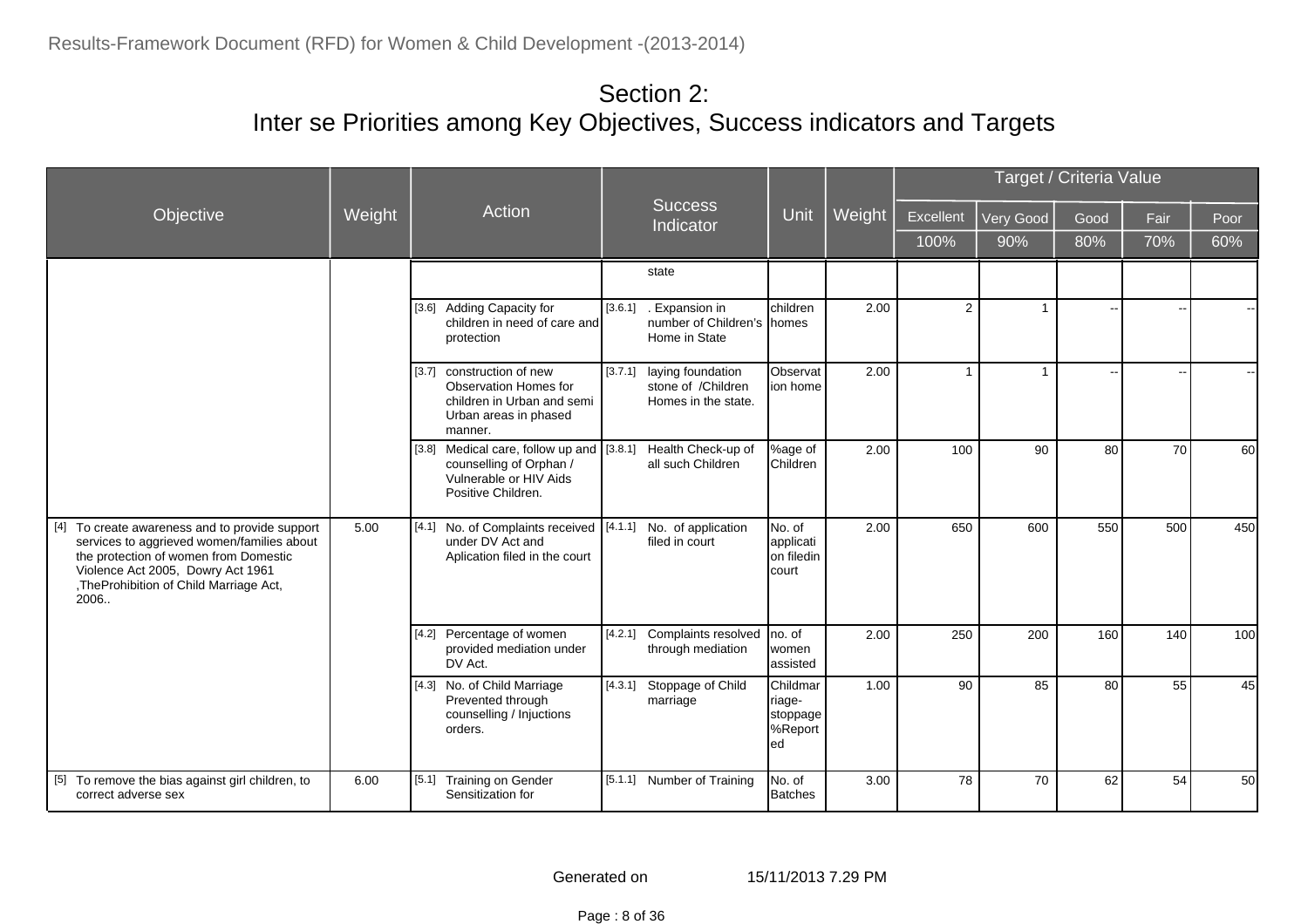|                                                                                                                                              |        |                                                                                                |         |                                                                                             |                                                 |        |                  |           | Target / Criteria Value |                          |       |
|----------------------------------------------------------------------------------------------------------------------------------------------|--------|------------------------------------------------------------------------------------------------|---------|---------------------------------------------------------------------------------------------|-------------------------------------------------|--------|------------------|-----------|-------------------------|--------------------------|-------|
| Objective                                                                                                                                    | Weight | Action                                                                                         |         | <b>Success</b><br>Indicator                                                                 | Unit                                            | Weight | <b>Excellent</b> | Very Good | Good                    | Fair                     | Poor  |
|                                                                                                                                              |        |                                                                                                |         |                                                                                             |                                                 |        | 100%             | 90%       | 80%                     | 70%                      | 60%   |
| ratio and eradicate social evils affecting<br>women adversely.                                                                               |        | Panches, Sarpanches and<br>members of village level<br>committee and sakshar<br>mahila samooh. |         | Programmes                                                                                  |                                                 |        |                  |           |                         |                          |       |
|                                                                                                                                              |        | [5.2] Ladli                                                                                    | [5.2.1] | <b>Beneficiaries</b><br>Covered                                                             | Number<br>lof<br>Beneficia<br>ries              | 3.00   | 28000            | 26000     | 24000                   | 21000                    | 19000 |
| [6] To prevent women and children from being<br>abused and trafficked.                                                                       | 1.00   | State level Advisory<br>[6.1]<br>Committee meetings                                            | [6.1.1] | State level meetings<br>held                                                                | Number<br>οf<br>Meetings                        | 1.00   | $\mathfrak{p}$   | 1         |                         |                          |       |
| [7] To enable EconomicandSocial<br>Empowerment of women                                                                                      | 4.00   | <b>Education loan to Girls</b><br>[7.1]                                                        | [7.1.1] | Number of Girls<br>Students assisted                                                        | number<br>of Girls<br>Students<br>Assiste       | 1.00   | 1550             | 1500      | 1000                    | 950                      | 900   |
|                                                                                                                                              |        | [7.2]<br>Awards to women<br>achievers in various<br>categories                                 | [7.2.1] | State level Awards<br>to be distributed on<br>International<br>Womens Day I, e 8th<br>March | Percenta<br>ge of<br><b>Awards</b>              | 1.00   | 100              | 95        | 90                      | 85                       | 80    |
|                                                                                                                                              |        | [7.3] Meeting of State Mission<br>Authority                                                    |         | [7.3.1] Meeting Conducted                                                                   | Meeting                                         | 2.00   |                  | 1         |                         | $\overline{\phantom{a}}$ |       |
| [8] To Provide relief and rehabilitation to<br>vulnerable and disadvantaged women<br>including skill development and economic<br>development | 7.00   | Medical facility for women<br>[8.1]<br>in women's shelter homes (<br>All Category)             |         | [8.1.1] Health checkup of<br>all women inmates                                              | <b>I</b> Percenta<br>lge of<br>Women<br>covered | 3.00   | 100              | 90        | 80                      | 70                       | 60    |
|                                                                                                                                              |        | $[8.2]$<br>State level seminars by<br><b>SRCW</b>                                              |         | $[8.2.1]$ seminar                                                                           | Percenta<br>ge                                  | 3.00   | 100              | 100       |                         |                          |       |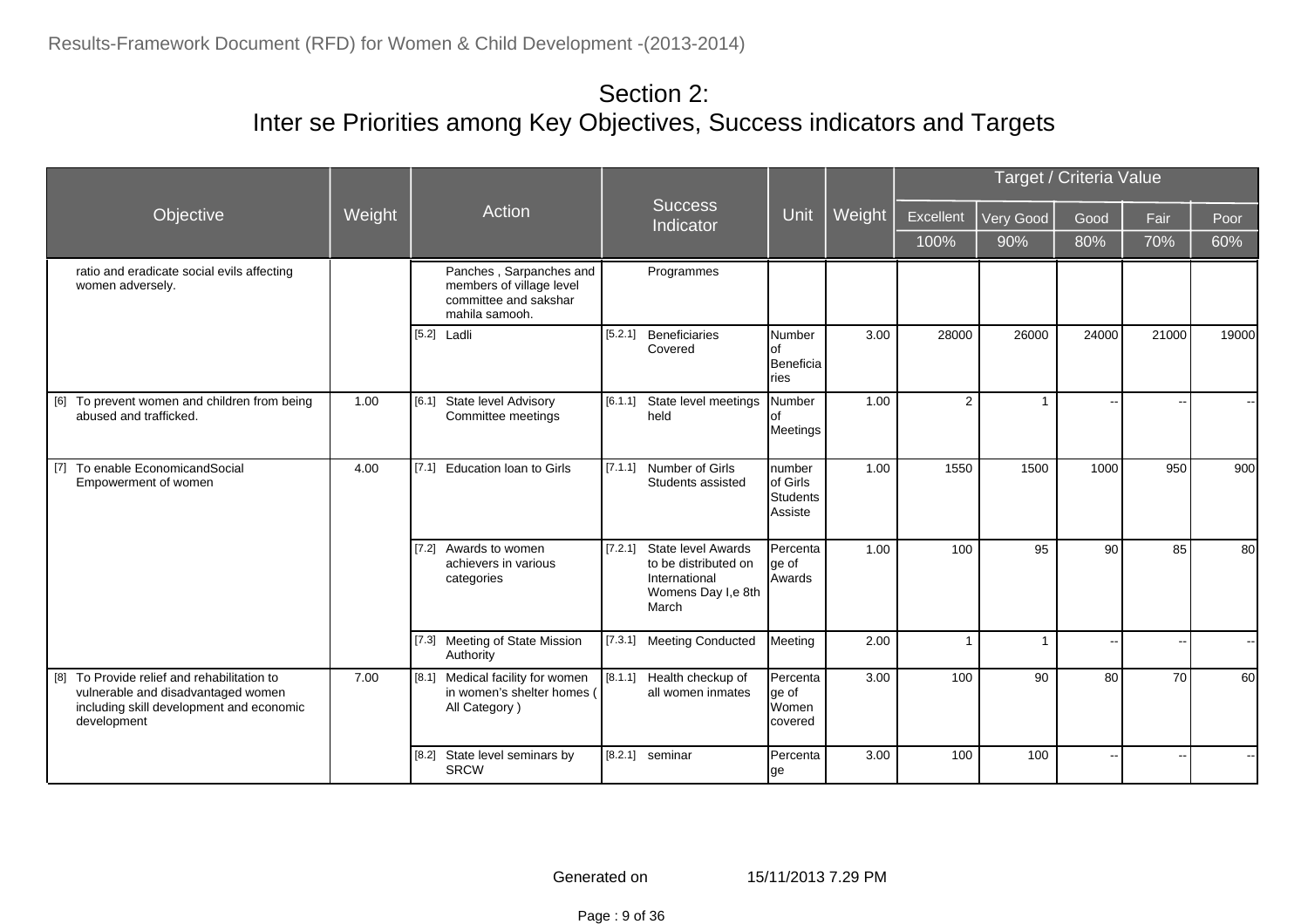|                                                                                                                                                                                                                                                                                                                           |        |                                                       |                                                                                                                                                                 |                                           |        |            |                                             | Target / Criteria Value |                                  |      |
|---------------------------------------------------------------------------------------------------------------------------------------------------------------------------------------------------------------------------------------------------------------------------------------------------------------------------|--------|-------------------------------------------------------|-----------------------------------------------------------------------------------------------------------------------------------------------------------------|-------------------------------------------|--------|------------|---------------------------------------------|-------------------------|----------------------------------|------|
| Objective                                                                                                                                                                                                                                                                                                                 | Weight | Action                                                | <b>Success</b><br>Indicator                                                                                                                                     | Unit                                      | Weight | Excellent  | <b>Very Good</b>                            | Good                    | Fair                             | Poor |
|                                                                                                                                                                                                                                                                                                                           |        |                                                       |                                                                                                                                                                 |                                           |        | 100%       | 90%                                         | 80%                     | 70%                              | 60%  |
|                                                                                                                                                                                                                                                                                                                           |        | [8.3]<br>Formulation of State policy<br>by SRCW       | [8.3.1] Formulation of policy                                                                                                                                   | Date                                      | 1.00   | 15/02/2014 | 26/02/2014                                  |                         | 15/03/2014 20/03/2014 31/03/2014 |      |
| [9] To create awareness about gender concern<br>in policies and schemes of Govt. and to<br>undertake research training and capacity<br>building as well as improvement in internal<br>mechanism for better understanding of<br>issues related to women and children and to<br>improve efficiency in delivery of services. | 10.00  | Efficient use of IT in the<br>[9.1]<br>department     | [9.1.1] Timely updation of<br><b>Website Contents24</b><br>X 7 Website Server<br>Available to User -<br>%age of failure time<br>for the year (Sever<br>Down Tim | Server<br>downtim<br>le in no.<br>of days | 3.00   |            | 2                                           | 3                       |                                  | 5    |
|                                                                                                                                                                                                                                                                                                                           |        |                                                       | [9.1.2] Computerization of<br>ladli records                                                                                                                     | Date                                      | 2.00   | 01/03/2014 | 15/03/2014                                  |                         | 20/03/2014 25/03/2014 31/03/2014 |      |
|                                                                                                                                                                                                                                                                                                                           |        |                                                       | [9.1.3] Survey of AWC &<br>Creation of<br>Inventory                                                                                                             | Date                                      | 2.00   | 15/01/2014 | 15/02/2014 03/03/2014 17/03/2014 28/03/2014 |                         |                                  |      |
|                                                                                                                                                                                                                                                                                                                           |        |                                                       | [9.1.4] Online Payment of<br>monthly honorarium<br>to AWW, AWH                                                                                                  | Percenta<br>lge                           | 1.00   | 100        | 90                                          | 80                      |                                  |      |
|                                                                                                                                                                                                                                                                                                                           |        | Timely Claim of Central<br>[9.2]<br>Assistance as due | [9.2.1] Percentage of<br>Schemes, Projects<br>for which<br>reimbursement as<br>due from Central<br>Government is<br>claimed fully on time                       | Percenta<br>ge                            | 2.00   | 100        | 90                                          | 80                      |                                  |      |
| Efficient Functioning of RFD.                                                                                                                                                                                                                                                                                             | 4.00   | Timely submission of draft<br>approval.               | On-time submisssion.                                                                                                                                            | Date                                      | 2.0    | 25/04/2013 | 30/04/2013                                  |                         | 03/05/2013 07/05/2013 10/05/2013 |      |

\* Mandatory Objective(s)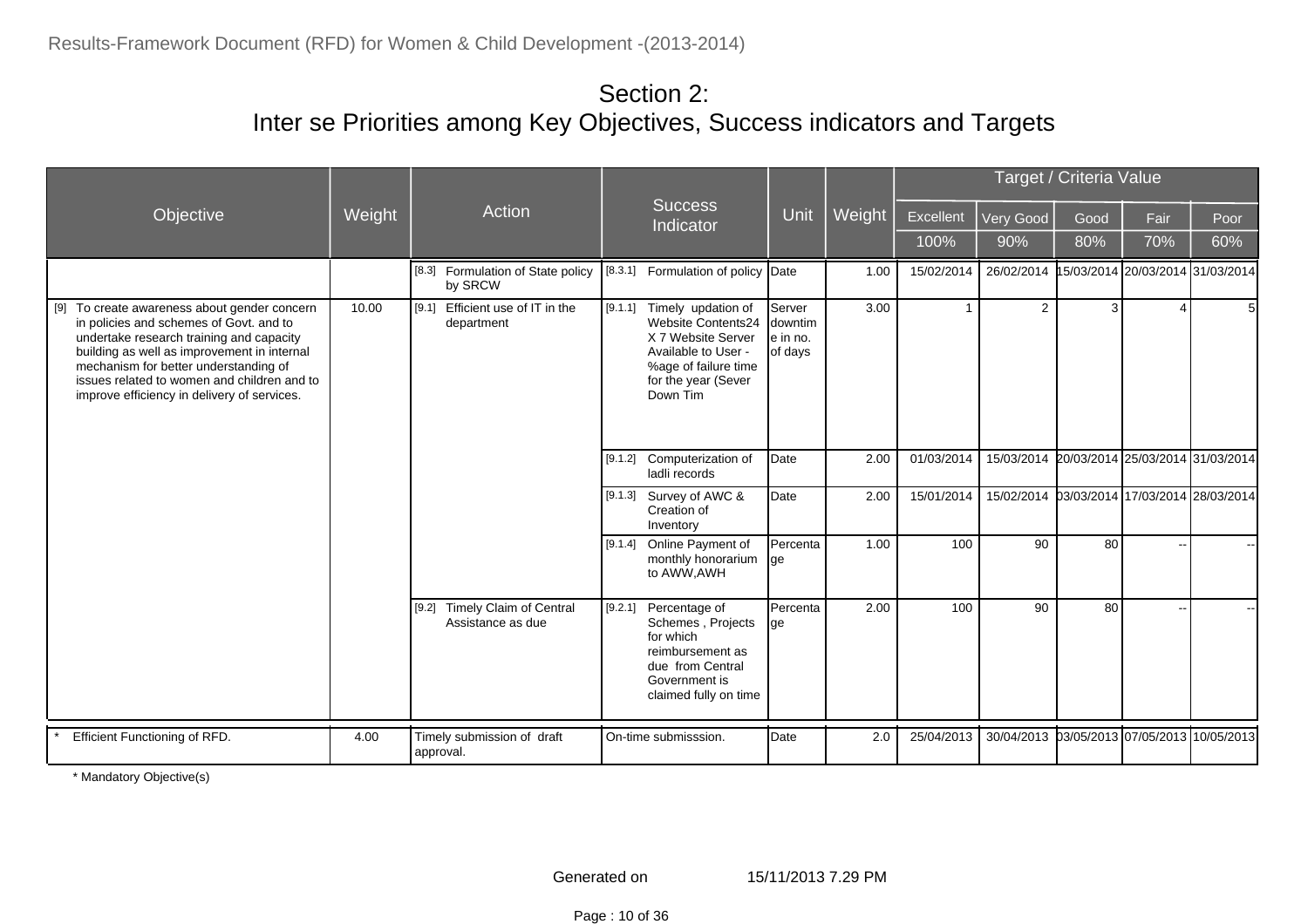|                                                                                     |        |                                                      |                                                                    |      |        |            |            | Target / Criteria Value |                                  |      |
|-------------------------------------------------------------------------------------|--------|------------------------------------------------------|--------------------------------------------------------------------|------|--------|------------|------------|-------------------------|----------------------------------|------|
| Objective                                                                           | Weight | Action                                               | Success<br>Indicator                                               | Unit | Weight | Excellent  | Very Good  | Good                    | Fair                             | Poor |
|                                                                                     |        |                                                      |                                                                    |      |        | 100%       | 90%        | 80%                     | 70%                              | 60%  |
|                                                                                     |        | Finalize a strategic plan.                           | Finalize the strategic plan<br>for the next year.                  | Date | 2.0    | 24/02/2014 | 25/02/2014 |                         | 26/02/2014 27/02/2014 28/02/2014 |      |
| Improving internal<br>efficiency/Responsiveness/Services delivery<br>of Departments | 6.00   | Delivery of RFD's for all<br>responsibility centers. | percentage of RCc covered                                          | '%   | 2.0    | 100        | 90         | 80                      | 70 l                             | 60   |
|                                                                                     |        | Implementation of Harsamadhan                        | Percentage of complaints<br>resolved within prescribed<br>timline. | $\%$ | 2.0    | 100        | 90         | 80                      | 70                               | 60   |
|                                                                                     |        | Delivery of services as per<br>citizen charter.      | Percentage of targeted<br>services                                 | %    | 2.0    | 100        | 90         | 80                      | 70                               | 60   |

\* Mandatory Objective(s)

Generated on 15/11/2013 7.29 PM

Page : 11 of 36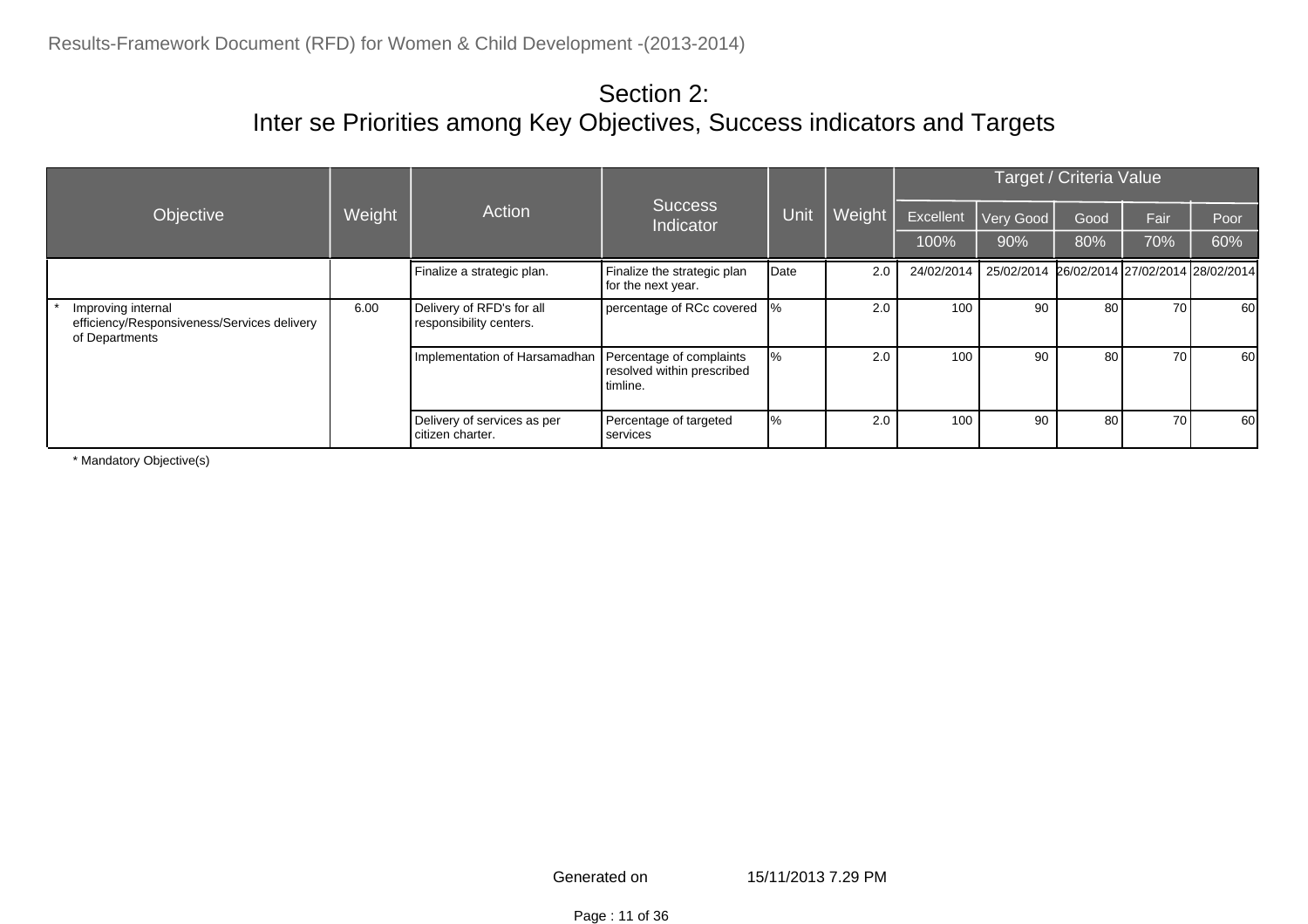| Objective                                                                                                                                                                                                                                                       | Action                                                                            | Success Indicator                                                       | <b>Unit</b>                    | <b>Actual Value</b><br>for<br>FY 11/12 | for<br>FY 12/13          | Actual Value Target Value<br>for<br>FY 13/14 | Projected<br>Value for<br>FY 14/15 | Projected<br>Value for<br>FY 15/16 |
|-----------------------------------------------------------------------------------------------------------------------------------------------------------------------------------------------------------------------------------------------------------------|-----------------------------------------------------------------------------------|-------------------------------------------------------------------------|--------------------------------|----------------------------------------|--------------------------|----------------------------------------------|------------------------------------|------------------------------------|
| To lay the foundation for development<br>$[1]$<br>of children below 6 years with focus<br>on nutrition, health and non formal<br>pre-school education and awareness<br>and capacity building for mothers<br>about nutritional and health needs of<br>the child. | [1.1] Universalization and<br>operationalization of<br><b>ICDS</b>                | [1.1.1] Number of New AWC<br>to be made functional                      | Number                         | 6765                                   | 347                      | 360                                          | н.                                 | $\sim$                             |
|                                                                                                                                                                                                                                                                 | [1.2] Providing Infrastructure<br>for AWC                                         | [1.2.1] Completion of<br>Construction of New<br>Anganwari Centres       | Number                         | 188                                    | 1183                     | 550                                          | 450                                | 450                                |
|                                                                                                                                                                                                                                                                 | [1.3] Strengthening Pre<br>School Activities/ Support<br>for pre School Education | [1.3.1] Providing Swings                                                | Number of<br>AWCs              | 3000                                   | 3375                     | 8000                                         | 3000                               | 3000                               |
|                                                                                                                                                                                                                                                                 |                                                                                   | [1.3.2] Providing Small<br>Tables and Chairs for<br>children            | Number of<br>AWCs              | 3250                                   | 1875                     | 1875                                         | 2000                               | 2000                               |
|                                                                                                                                                                                                                                                                 |                                                                                   | [1.3.3] Providing Pre-School<br><b>Education Kit</b>                    | Number of<br>AWCs              | $\mathbf{H}$                           | 25443                    | 25311                                        | 25962                              | 25962                              |
|                                                                                                                                                                                                                                                                 | [1.4] Strengthening of<br>Nutritional and health<br>aspects of Children           | [1.4.1] Immunization                                                    | %age of<br>Children<br>covered | 100                                    | 98                       | 95                                           | 95                                 | 95                                 |
|                                                                                                                                                                                                                                                                 |                                                                                   | [1.4.2] Reduction in number<br>existing severly<br>Underweight children | %age                           | $\mathbf{u}$                           | $\mathbf{u}$             | 10                                           | 10                                 | 10                                 |
|                                                                                                                                                                                                                                                                 |                                                                                   | [1.4.3] Reduction in number of<br>moderately<br>underweight             | %age<br>Point                  | 44                                     | $\overline{\phantom{a}}$ | 2.0                                          | 2.0                                | 2.0                                |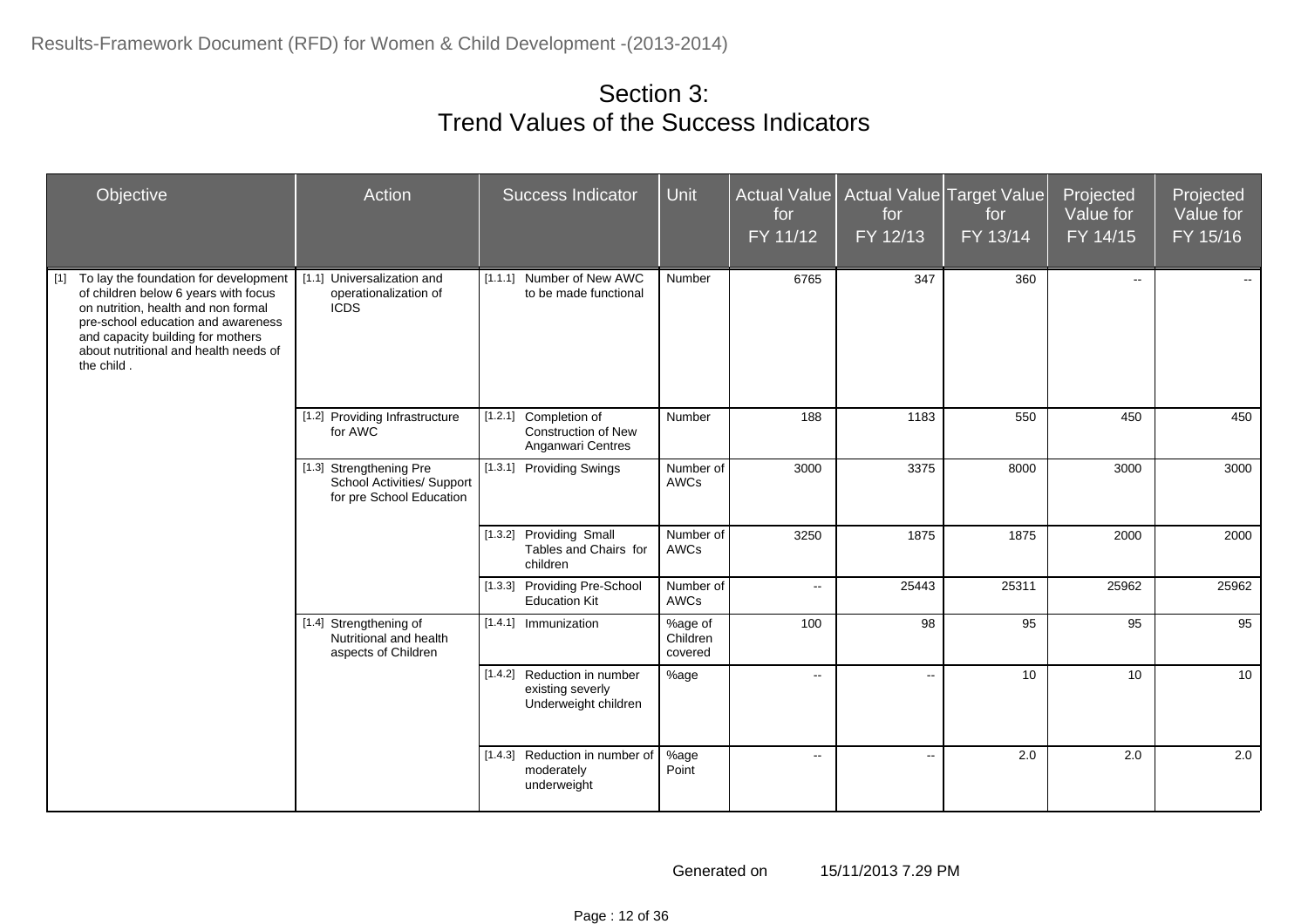| Objective | Action                                                                                                | Success Indicator                                                                                                                                                                                       | Unit                              | Actual Value<br>for<br>FY 11/12 | Actual Value<br>for<br>FY 12/13 | Target Value<br>for<br>FY 13/14 | Projected<br>Value for<br>$FY$ 14/15 | Projected<br>Value for<br>FY 15/16 |
|-----------|-------------------------------------------------------------------------------------------------------|---------------------------------------------------------------------------------------------------------------------------------------------------------------------------------------------------------|-----------------------------------|---------------------------------|---------------------------------|---------------------------------|--------------------------------------|------------------------------------|
|           |                                                                                                       | children                                                                                                                                                                                                |                                   |                                 |                                 |                                 |                                      |                                    |
|           |                                                                                                       | [1.4.4] Reduction in number of<br>severly underweight<br>children in 9 high<br>burdened districts<br>Gurgaon, Faridabad,<br>Panipat, Kaithal,<br>Yamunanagar,<br>Bhiwani, Rohtak,<br>Narnaul and Rewari | %age                              | $\sim$                          | $\sim$                          | 10                              | 10                                   | 10                                 |
|           |                                                                                                       | [1.4.5] Nutrition and Health<br><b>Education Sessions</b>                                                                                                                                               | No. of<br>sessions<br>in lacs     | 7.6                             | 8.2                             | 7.6                             | 8.0                                  | 8.0                                |
|           |                                                                                                       | [1.4.6] Survey of assessment<br>of nutritional status of<br>children (0-6 Yrs)<br>through National<br>Institute of nutrition                                                                            | Date                              | $\mathbf{u}$                    | 14/02/2013                      | 31/03/2014                      | $\overline{\phantom{a}}$             | $\sim$                             |
|           |                                                                                                       | [1.4.7] Formulation State<br><b>Nutrition Policy</b>                                                                                                                                                    | Date                              | $\mathbf{u} = \mathbf{v}$       | $\sim$                          | 01/03/2014                      | $\mathcal{L}_{\mathcal{F}}$          | $\mathbf{m}$                       |
|           | [1.5] Revised MIS in ICDS -<br>Implementation of New<br>Registers and Formats of<br>reporting in AWCs | [1.5.1] Supply of New<br>Registers / Formats (<br>upto 31 Jan. 2014)                                                                                                                                    | %age                              | $\sim$                          | $\overline{\phantom{a}}$        | 95                              | $\overline{\phantom{a}}$             | $\sim$ $\sim$                      |
|           |                                                                                                       | [1.5.2] Training regarding new<br>Registers / format by<br>31st March 2013                                                                                                                              | No. of<br>Person to<br>be trained | $\mathbb{H}^{\mathbb{Z}}$       | $\mathbf{0}$                    | 24000                           | $\mathcal{L}_{\mathcal{F}}$          | $\sim$                             |

Generated on 15/11/2013 7.29 PM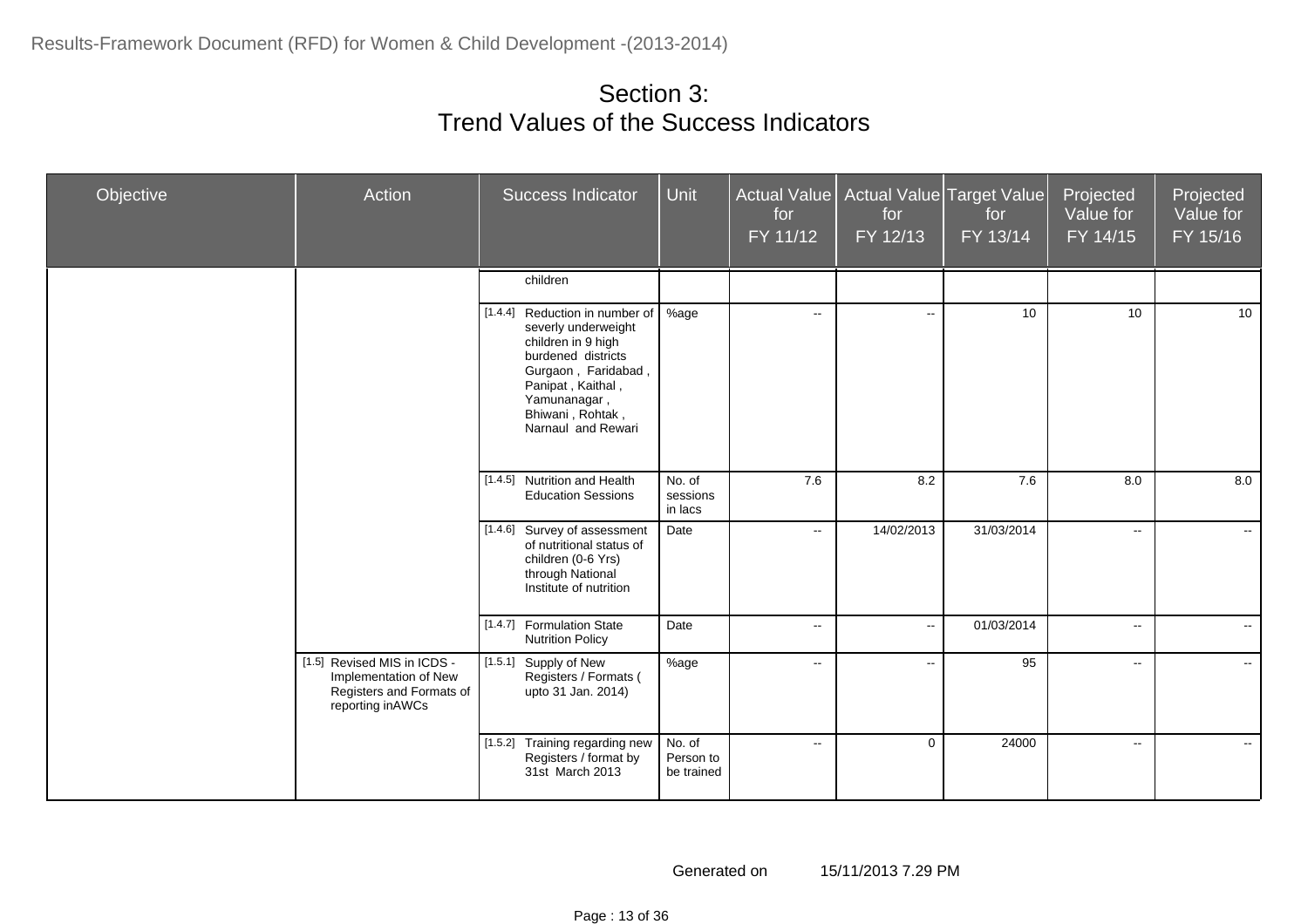| Objective                                                                                                         | Action                                                                                             | Success Indicator                                                                          | Unit                                      | <b>Actual Value</b><br>for<br>FY 11/12 | for<br>FY 12/13 | Actual Value Target Value<br>for<br>FY 13/14 | Projected<br>Value for<br>FY 14/15 | Projected<br>Value for<br>FY 15/16 |
|-------------------------------------------------------------------------------------------------------------------|----------------------------------------------------------------------------------------------------|--------------------------------------------------------------------------------------------|-------------------------------------------|----------------------------------------|-----------------|----------------------------------------------|------------------------------------|------------------------------------|
|                                                                                                                   | [1.6] Monitoring of ICDS                                                                           | [1.6.1] Field visits for<br>monitoring by Pos,<br>CDPOs and<br>Supervisors as per<br>norms | %age of<br><b>Visits</b>                  | 40                                     | 95              | 95                                           | 95                                 | 95                                 |
|                                                                                                                   | [1.7] Capacity Building of<br><b>ICDS</b> functionaries                                            | Job training for AWWs<br>[1.7.1]                                                           | %age of<br>person<br>trained              | 99.39                                  | 114             | 90                                           | 95                                 | 95                                 |
|                                                                                                                   |                                                                                                    | Orientation training for<br>[1.7.2]<br><b>AWH</b>                                          | $\sim$                                    | 80.5                                   | 73              | 90                                           | 95                                 | 95                                 |
|                                                                                                                   |                                                                                                    | [1.7.3] Refresher training for<br>Supervisors                                              | $\sim$                                    | 120.53                                 | 99.98           | 90                                           | 95                                 | 95                                 |
|                                                                                                                   | [1.8] Timely disbursement of<br>funds to the districts and<br>blocks for honorarium of<br>AWW/ AWH | [1.8.1] Transfer of funds from<br>state to field offices                                   | Date in<br>Qtr                            | $\mathbf{u}$                           | 9               | 10                                           | 10                                 | 10                                 |
|                                                                                                                   |                                                                                                    | [1.8.2] Transfer of funds from<br>CDPO office to<br>AWW/AWH                                | Date in<br>month                          | $\sim$                                 | 10              | 10                                           | 10                                 | 10                                 |
|                                                                                                                   | [1.9] Effectective<br>Implementation of<br>IGMSY in Pilot District of<br>Panchkula                 | [1.9.1] Transfer of funds to<br>pregnant and lactating<br>women                            | No. of<br>Pregnant/<br>Lactating<br>women | 5105                                   | 4419            | 3680                                         | 3680                               | 3680                               |
| To empower adolescent girls (11-18<br>$[2]$<br>years) through nutrition, health care<br>and life skill education. | [2.1] Training of POs, CDPOs<br>& Supervisors in Six Pilot<br>Districts.                           | [2.1.1]<br>Training to all Stake<br>holders                                                | %age                                      | $\sim$                                 | 80              | 95                                           | 95                                 | 95                                 |
|                                                                                                                   | [2.2] Nutrition to the<br>adolescent Girls                                                         | [2.2.1] Number of Adolescent<br><b>Girls given Nutrition</b>                               | % age                                     | 65                                     | 97              | 97                                           | 97                                 | 97                                 |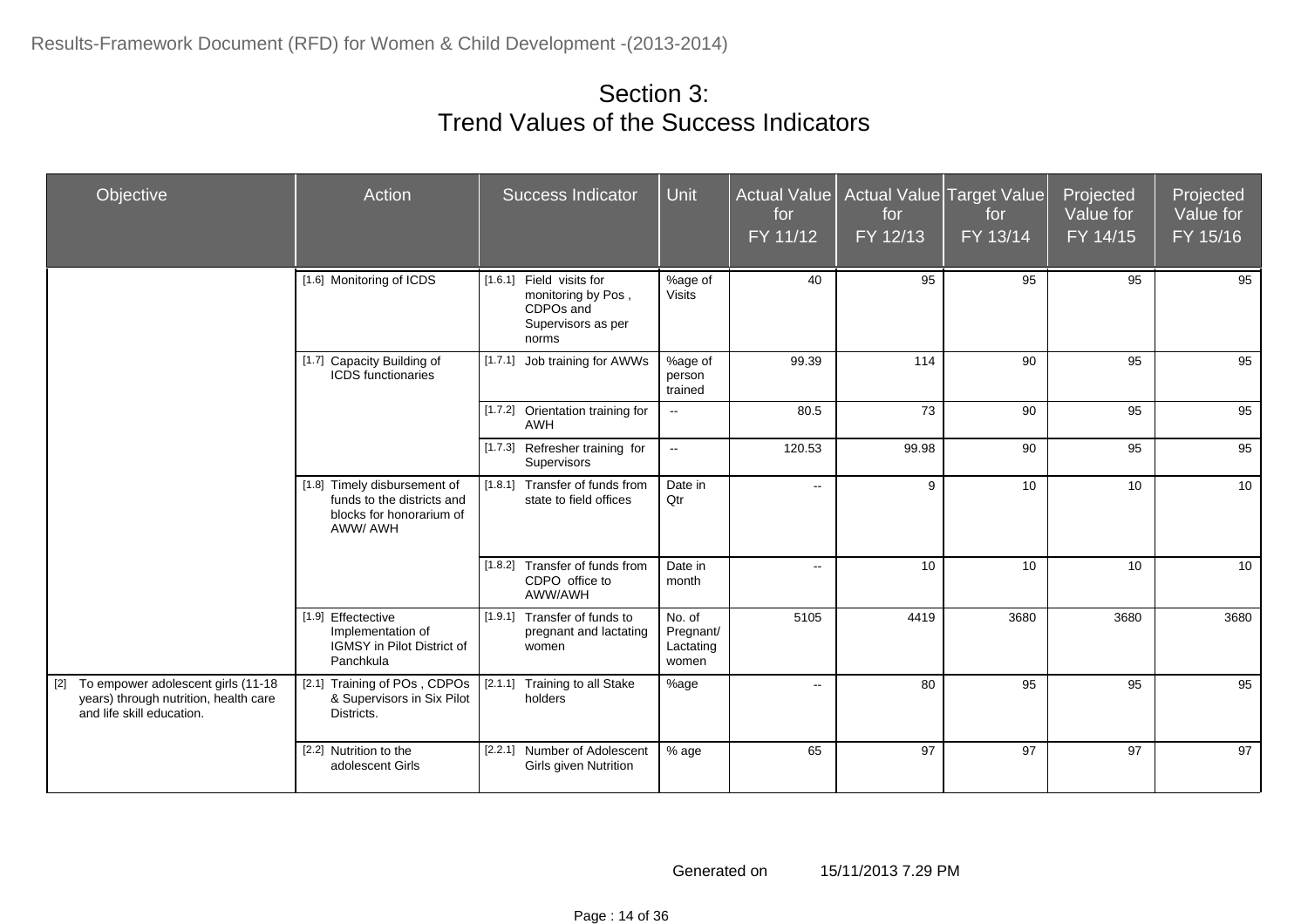| Objective                                                                                                                                                                  | Action                                                                                                                                                  | <b>Success Indicator</b>                                                                                                  | <b>Unit</b>                              | <b>Actual Value</b><br>for<br>$FY$ 11/12 | for<br>FY 12/13           | Actual Value Target Value<br>for<br>FY 13/14 | Projected<br>Value for<br>$FY$ 14/15 | Projected<br>Value for<br>FY 15/16 |
|----------------------------------------------------------------------------------------------------------------------------------------------------------------------------|---------------------------------------------------------------------------------------------------------------------------------------------------------|---------------------------------------------------------------------------------------------------------------------------|------------------------------------------|------------------------------------------|---------------------------|----------------------------------------------|--------------------------------------|------------------------------------|
|                                                                                                                                                                            | [2.3] Vocational Training                                                                                                                               | [2.3.1] AGs between 16 to 18<br>Years                                                                                     | No of<br>Beneficieri<br>es               | 963                                      | 1486                      | 1100                                         | 1100                                 | 1100                               |
|                                                                                                                                                                            | [2.4] Awards to Rural<br>adolescent girls for<br>toppers in matric and<br>senior secondary exam<br>conducted by Board of<br>school Education<br>Haryana | [2.4.1] Awards to be<br>distributed at the<br>blocks level                                                                | %age                                     | $\sim$                                   | $\mathbb{H}^{\mathbb{Z}}$ | 95                                           | $\overline{\phantom{a}}$             | $\sim$                             |
| To Provide a safe and secure<br>[3]<br>environment for overall development<br>of children who are in need of care<br>and protection and those in conflict<br>with the law. | [3.1] Setting up of CWCs&<br><b>JJB</b>                                                                                                                 | [3.1.1] Setting up of Child<br><b>Welfare Committees</b><br>and Juviline justice<br>board in all 21 districts<br>of State | %age                                     | 100                                      | 100                       | 95                                           | 95                                   | 95                                 |
|                                                                                                                                                                            | [3.2] Organise Training<br>programme for different<br>stake holders                                                                                     | Organizing Training for<br>[3.2.1]<br>staff of DCPU and CCI                                                               | %age                                     | $\sim$                                   | 100                       | 95                                           | 95                                   | 95                                 |
|                                                                                                                                                                            | [3.3] Registration of Child<br>Care Institution in<br><b>Phased Manner</b>                                                                              | [3.3.1] All CCIs to apply and<br>eligible ones to be<br>registered under JJ<br>Act.                                       | Number of<br>CCIS to<br>be<br>registered | 50                                       | 81                        | 30                                           | 25                                   | 10                                 |
|                                                                                                                                                                            | [3.4] Expansion of Child line<br>services                                                                                                               | [3.4.1] Setting up of Child<br>Help lines                                                                                 | <b>District</b>                          | $\mathbf{3}$                             | $\overline{4}$            | $\overline{1}$                               | $\mathbf{1}$                         | $\mathbf 1$                        |
|                                                                                                                                                                            |                                                                                                                                                         | [3.4.2] Responses to Child<br>Help line calls received                                                                    | Percent                                  | $\sim$                                   | 100                       | 90                                           | 90                                   | 90                                 |
|                                                                                                                                                                            | [3.5] Need Assessment<br>Survey of Children in<br>need of Care and<br>protection                                                                        | [3.5.1] Survey for assessing<br>the need for care and<br>protection of children in<br>the state                           | % age                                    | $\sim$                                   | 100                       | 90                                           | 90                                   |                                    |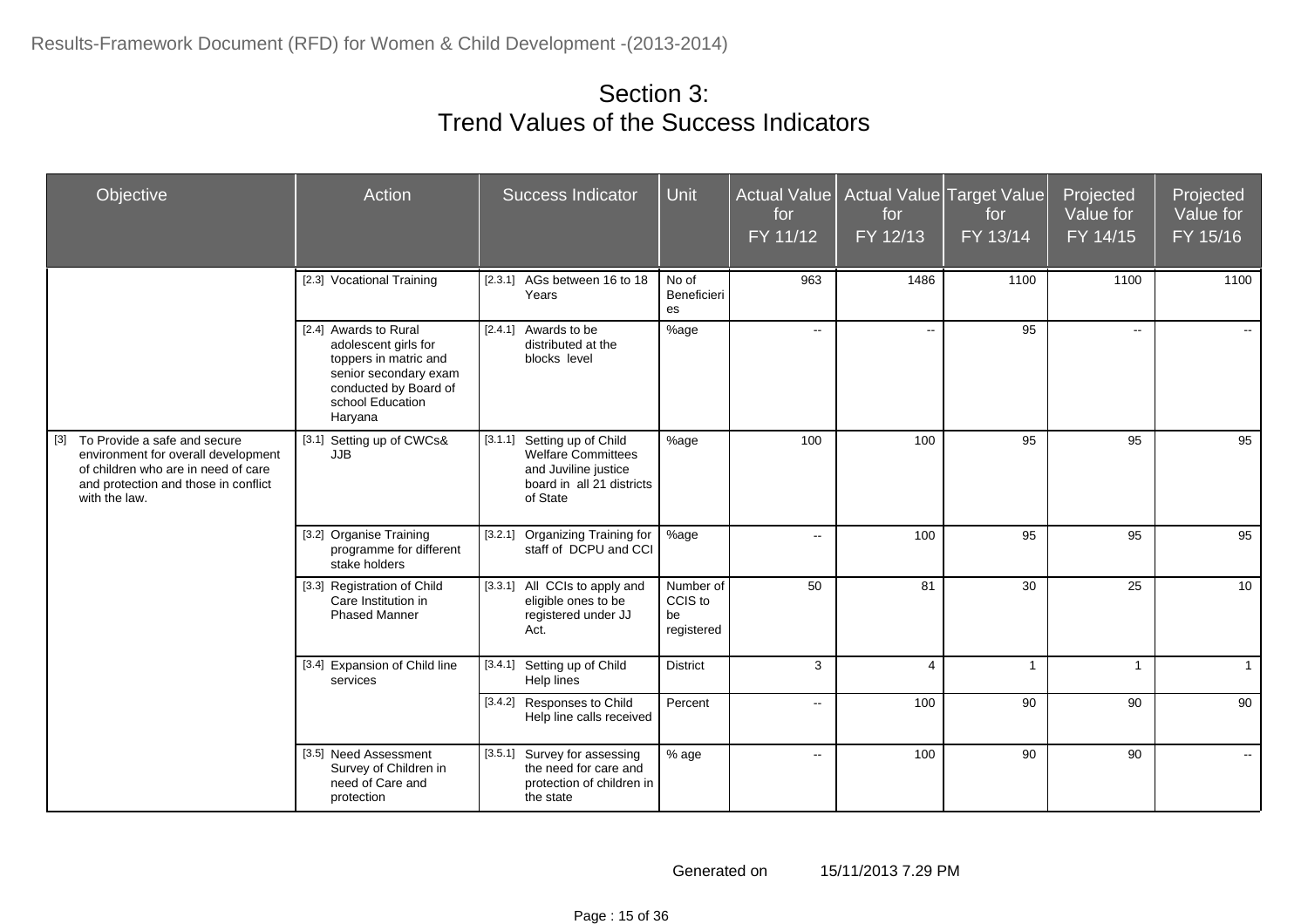| Objective                                                                                                                                                                                                                         | Action                                                                                                                 | <b>Success Indicator</b>                                                  | Unit                                       | Actual Value<br>for<br>FY 11/12 | for<br>FY 12/13 | Actual Value Target Value<br>for<br>FY 13/14 | Projected<br>Value for<br>FY 14/15 | Projected<br>Value for<br>FY 15/16 |
|-----------------------------------------------------------------------------------------------------------------------------------------------------------------------------------------------------------------------------------|------------------------------------------------------------------------------------------------------------------------|---------------------------------------------------------------------------|--------------------------------------------|---------------------------------|-----------------|----------------------------------------------|------------------------------------|------------------------------------|
|                                                                                                                                                                                                                                   | [3.6] Adding Capacity for<br>children in need of care<br>and protection                                                | . Expansion in number<br>[3.6.1]<br>of Children's Home in<br><b>State</b> | children<br>homes                          | $\sim$                          | $\overline{1}$  | $\overline{1}$                               |                                    |                                    |
|                                                                                                                                                                                                                                   | [3.7] construction of new<br>Observation Homes for<br>children in Urban and<br>semi Urban areas in<br>phased manner.   | laying foundation stone<br>[3.7.1]<br>of /Children Homes in<br>the state. | Observati<br>on home                       | $\sim$                          | $\sim$          | $\overline{1}$                               | $\overline{\phantom{a}}$           |                                    |
|                                                                                                                                                                                                                                   | [3.8] Medical care, follow up<br>and counselling of<br>Orphan / Vulnerable or<br><b>HIV Aids Positive</b><br>Children. | [3.8.1] Health Check-up of all<br>such Children                           | %age of<br>Children                        | $\sim$                          | 100             | 90                                           | 90                                 | 90                                 |
| [4] To create awareness and to provide<br>support services to aggrieved<br>women/families about the protection<br>of women from Domestic Violence<br>Act 2005, Dowry Act 1961<br>, The Prohibition of Child Marriage Act,<br>2006 | [4.1] No. of Complaints<br>received under DV Act<br>and Aplication filed in the<br>court                               | [4.1.1]<br>No. of application filed<br>in court                           | No. of<br>applicatio<br>n filedin<br>court | 446                             | 636             | 600                                          | 600                                | 600                                |
|                                                                                                                                                                                                                                   | [4.2] Percentage of women<br>provided mediation under<br>DV Act.                                                       | [4.2.1] Complaints resolved<br>through mediation                          | no. of<br>women<br>assisted                | $\mathbf{u}$                    | $\sim$          | 200                                          | $\sim$                             |                                    |
|                                                                                                                                                                                                                                   | [4.3] No. of Child Marriage<br>Prevented through<br>counselling / Injuctions<br>orders.                                | [4.3.1] Stoppage of Child<br>marriage                                     | Childmarri<br>age-<br>stoppage<br>%Reporte | 100                             | 85              | 85                                           | 70                                 | 70                                 |
| To remove the bias against girl<br>$[5]$<br>children, to correct adverse sex ratio<br>and eradicate social evils                                                                                                                  | [5.1] Training on Gender<br>Sensitization for Panches<br>. Sarpanches and<br>members of                                | [5.1.1] Number of Training<br>Programmes                                  | No. of<br><b>Batches</b>                   | $\sim$                          | 78              | 70                                           | 78                                 | 78                                 |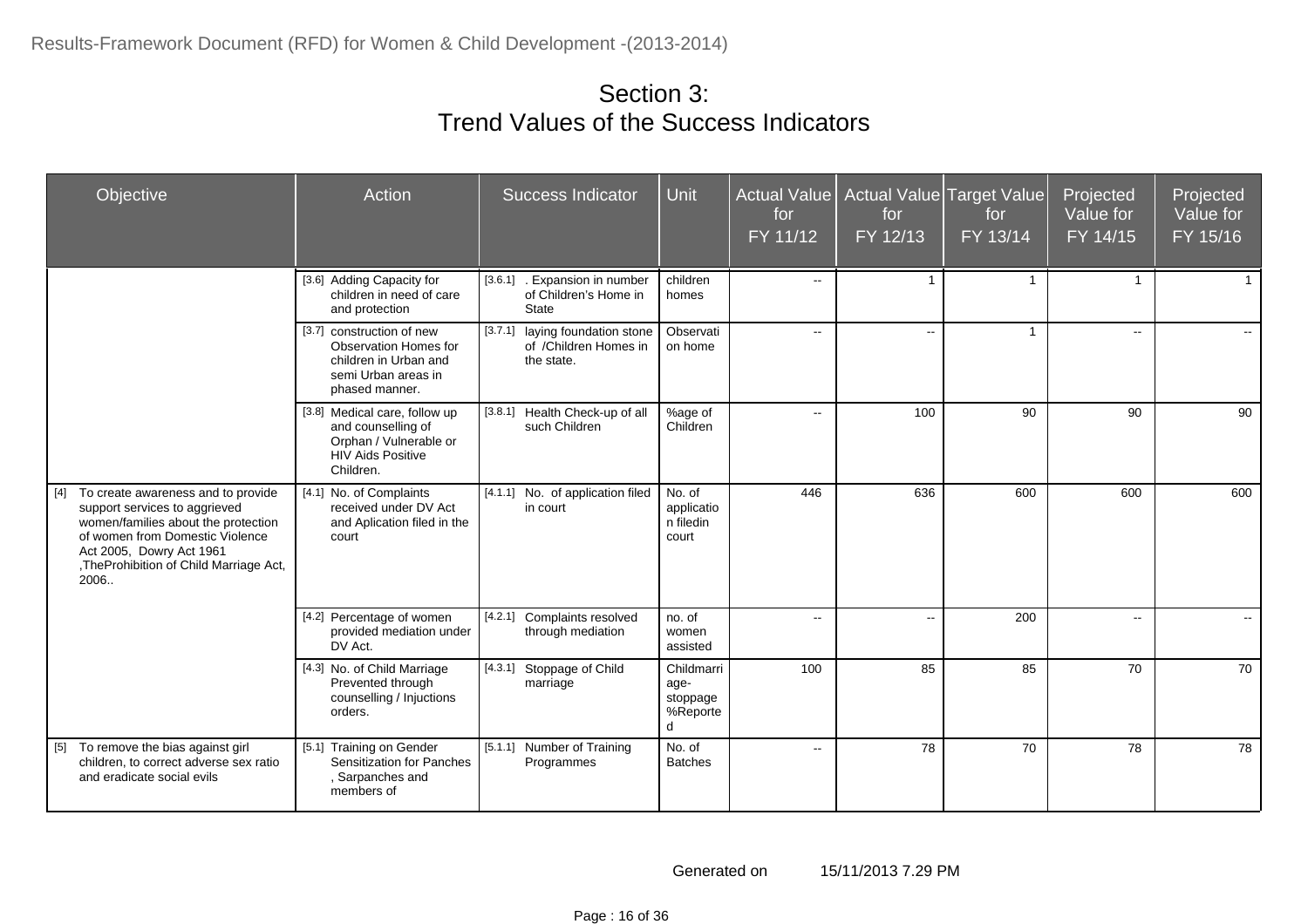| Objective                                                                                                                                       | Action                                                                            | <b>Success Indicator</b>                                                                           | Unit                                                    | <b>Actual Value</b><br>for<br>FY 11/12 | for<br>FY 12/13          | Actual Value Target Value<br>for<br>FY 13/14 | Projected<br>Value for<br>FY 14/15 | Projected<br>Value for<br>FY 15/16 |
|-------------------------------------------------------------------------------------------------------------------------------------------------|-----------------------------------------------------------------------------------|----------------------------------------------------------------------------------------------------|---------------------------------------------------------|----------------------------------------|--------------------------|----------------------------------------------|------------------------------------|------------------------------------|
| affecting women adversely.                                                                                                                      | village level committee<br>and sakshar mahila<br>samooh.                          |                                                                                                    |                                                         |                                        |                          |                                              |                                    |                                    |
|                                                                                                                                                 | $[5.2]$ Ladli                                                                     | [5.2.1] Beneficiaries Covered                                                                      | Number of<br>Beneficiari<br>es                          | 24000                                  | 31000                    | 26000                                        | 27000                              | 28000                              |
| To prevent women and children from<br>[6]<br>being abused and trafficked.                                                                       | [6.1] State level Advisory<br>Committee meetings                                  | [6.1.1] State level meetings<br>held                                                               | Number of<br>Meetings                                   | $\mathbf{1}$                           | $\overline{1}$           | $\overline{1}$                               | $\blacktriangleleft$               | $\mathbf{1}$                       |
| [7] To enable EconomicandSocial<br>Empowerment of women                                                                                         | [7.1] Education Ioan to Girls                                                     | [7.1.1] Number of Girls<br>Students assisted                                                       | number of<br><b>Girls</b><br><b>Students</b><br>Assiste | 298                                    | 612                      | 1500                                         | 1500                               | 1500                               |
|                                                                                                                                                 | [7.2] Awards to women<br>achievers in various<br>categories                       | State level Awards to<br>[7.2.1]<br>be distributed on<br>International Womens<br>Day I,e 8th March | Percentag<br>e of<br>Awards                             | $\overline{\phantom{a}}$               | $\overline{\phantom{a}}$ | 95                                           | $\overline{\phantom{a}}$           | $\sim$                             |
|                                                                                                                                                 | [7.3] Meeting of State Mission<br>Authority                                       | [7.3.1] Meeting Conducted                                                                          | Meeting                                                 | $\overline{a}$                         | 1                        | $\overline{1}$                               | -1                                 | $\mathbf{1}$                       |
| To Provide relief and rehabilitation to<br>[8]<br>vulnerable and disadvantaged women<br>including skill development and<br>economic development | [8.1] Medical facility for<br>women in women's<br>shelter homes (All<br>Category) | [8.1.1] Health checkup of all<br>women inmates                                                     | Percentag<br>e of<br>Women<br>covered                   | $\overline{\phantom{a}}$               | 100                      | 90                                           | 90                                 | 90                                 |
|                                                                                                                                                 | [8.2] State level seminars by<br><b>SRCW</b>                                      | $[8.2.1]$ seminar                                                                                  | Percentag<br>e                                          | $\mathbf{u}$                           | $\mathbf{u}$             | 100                                          | $\mathbf{u}$                       | $\sim$                             |
|                                                                                                                                                 | [8.3] Formulation of State<br>policy by SRCW                                      | [8.3.1] Formulation of policy                                                                      | Date                                                    | $\sim$                                 | $\mathbf{L}$             | 26/02/2014                                   | $\overline{\phantom{a}}$           | $\sim$                             |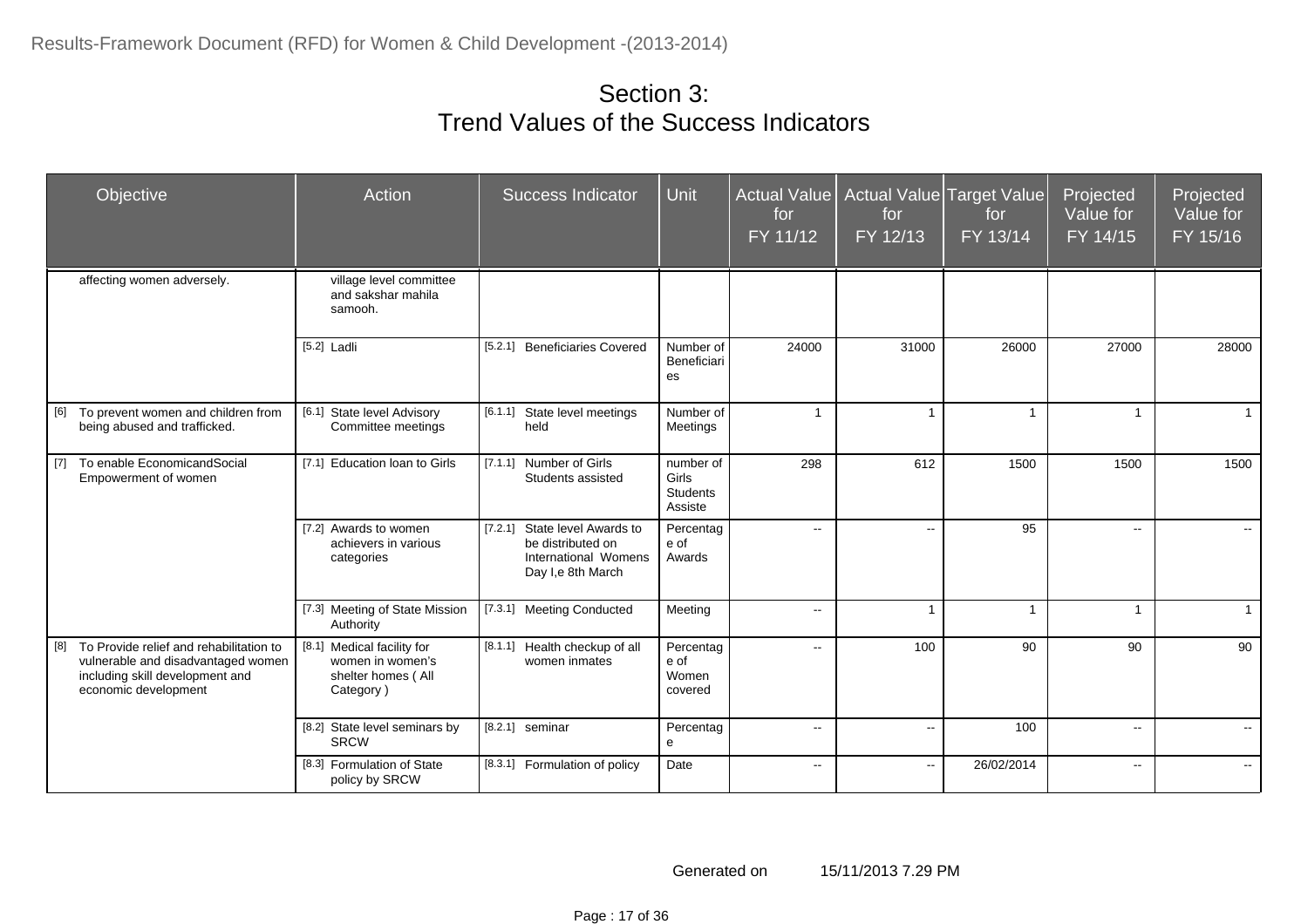| Objective                                                                                                                                                                                                                                                                                                                            | Action                                             | Success Indicator                                                                                                                                        | Unit                                    | Actual Value<br>for<br>FY 11/12 | for<br>FY 12/13             | Actual Value Target Value<br>for<br>FY 13/14 | Projected<br>Value for<br>FY 14/15 | Projected<br>Value for<br>FY 15/16 |
|--------------------------------------------------------------------------------------------------------------------------------------------------------------------------------------------------------------------------------------------------------------------------------------------------------------------------------------|----------------------------------------------------|----------------------------------------------------------------------------------------------------------------------------------------------------------|-----------------------------------------|---------------------------------|-----------------------------|----------------------------------------------|------------------------------------|------------------------------------|
| $[9]$<br>To create awareness about gender<br>concern in policies and schemes of<br>Govt, and to undertake research<br>training and capacity building as well<br>as improvement in internal<br>mechanism for better understanding<br>of issues related to women and<br>children and to improve efficiency in<br>delivery of services. | [9.1] Efficient use of IT in the<br>department     | [9.1.1] Timely updation of<br>Website Contents24 X<br>7 Website Server<br>Available to User -<br>%age of failure time for<br>the year (Sever Down<br>Tim | Server<br>downtime<br>in no. of<br>days | $\Omega$                        | $\Omega$                    | 2                                            | $\overline{2}$                     | $\overline{2}$                     |
|                                                                                                                                                                                                                                                                                                                                      |                                                    | [9.1.2] Computerization of<br>ladli records                                                                                                              | Date                                    | $\overline{a}$                  | $\sim$ $\sim$               | 15/03/2014                                   | $\overline{a}$                     |                                    |
|                                                                                                                                                                                                                                                                                                                                      |                                                    | [9.1.3] Survey of AWC &<br>Creation of Inventory                                                                                                         | Date                                    | $\sim$                          | $\mathcal{L}_{\mathcal{F}}$ | 15/02/2014                                   | --                                 | $\sim$                             |
|                                                                                                                                                                                                                                                                                                                                      |                                                    | [9.1.4] Online Payment of<br>monthly honorarium to<br>AWW,AWH                                                                                            | Percentag<br>${\bf e}$                  | $\overline{\phantom{a}}$        | $\overline{\phantom{a}}$    | 90                                           | 90                                 | 90                                 |
|                                                                                                                                                                                                                                                                                                                                      | [9.2] Timely Claim of Central<br>Assistance as due | [9.2.1]<br>Percentage of<br>Schemes, Projects for<br>which reimbursement<br>as due from Central<br>Government is claimed<br>fully on time                | Percentag<br>e                          | $\overline{\phantom{a}}$        | $\overline{\phantom{a}}$    | 90                                           | 90                                 | 90                                 |
| Efficient Functioning of RFD.                                                                                                                                                                                                                                                                                                        | Timely submission of draft<br>approval.            | On-time submisssion.                                                                                                                                     | Date                                    | $\sim$ $\sim$                   | $\sim$                      | 30/04/2013                                   | $\overline{\phantom{a}}$           |                                    |

\* Mandatory Objective(s)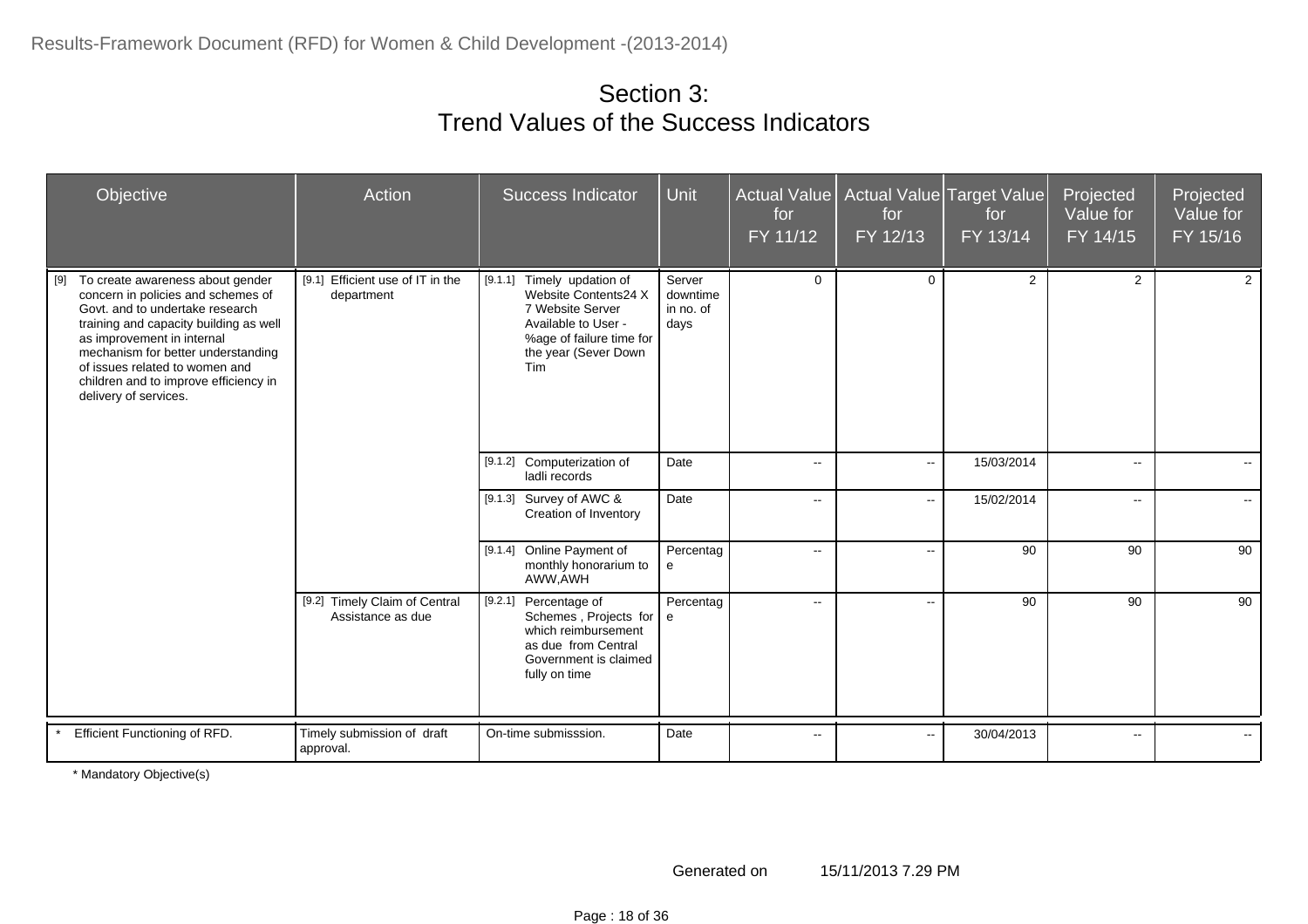| Objective                                                                           | Action                                               | Success Indicator                                                  | Unit | for<br>FY 11/12 | Actual Value   Actual Value   Target Value  <br>for<br>FY 12/13 | for<br>FY 13/14 | Projected<br>Value for<br>FY 14/15 | Projected<br>Value for<br>FY 15/16 |
|-------------------------------------------------------------------------------------|------------------------------------------------------|--------------------------------------------------------------------|------|-----------------|-----------------------------------------------------------------|-----------------|------------------------------------|------------------------------------|
|                                                                                     | Finalize a strategic plan.                           | Finalize the strategic plan for<br>the next year.                  | Date | $\sim$ $\sim$   | $\sim$ $\sim$                                                   | 25/02/2014      | $\sim$                             | $- -$                              |
| Improving internal<br>efficiency/Responsiveness/Services<br>delivery of Departments | Delivery of RFD's for all<br>responsibility centers. | percentage of RCc covered                                          | %    | $\sim$ $\sim$   | $\sim$ $\sim$                                                   | 90              | $\sim$ $\sim$                      | $\sim$ $\sim$                      |
|                                                                                     | Implementation of<br>Harsamadhan                     | Percentage of complaints<br>resolved within prescribed<br>timline. | %    | $\sim$ $\sim$   | $\sim$ $\sim$                                                   | 90              | $\sim$                             | $- -$                              |
|                                                                                     | Delivery of services as per<br>citizen charter.      | Percentage of targeted<br>services                                 | %    | $\sim$ $\sim$   | $\sim$ $\sim$                                                   | 90              | $\sim$                             | $\sim$ $\sim$                      |

\* Mandatory Objective(s)

Generated on 15/11/2013 7.29 PM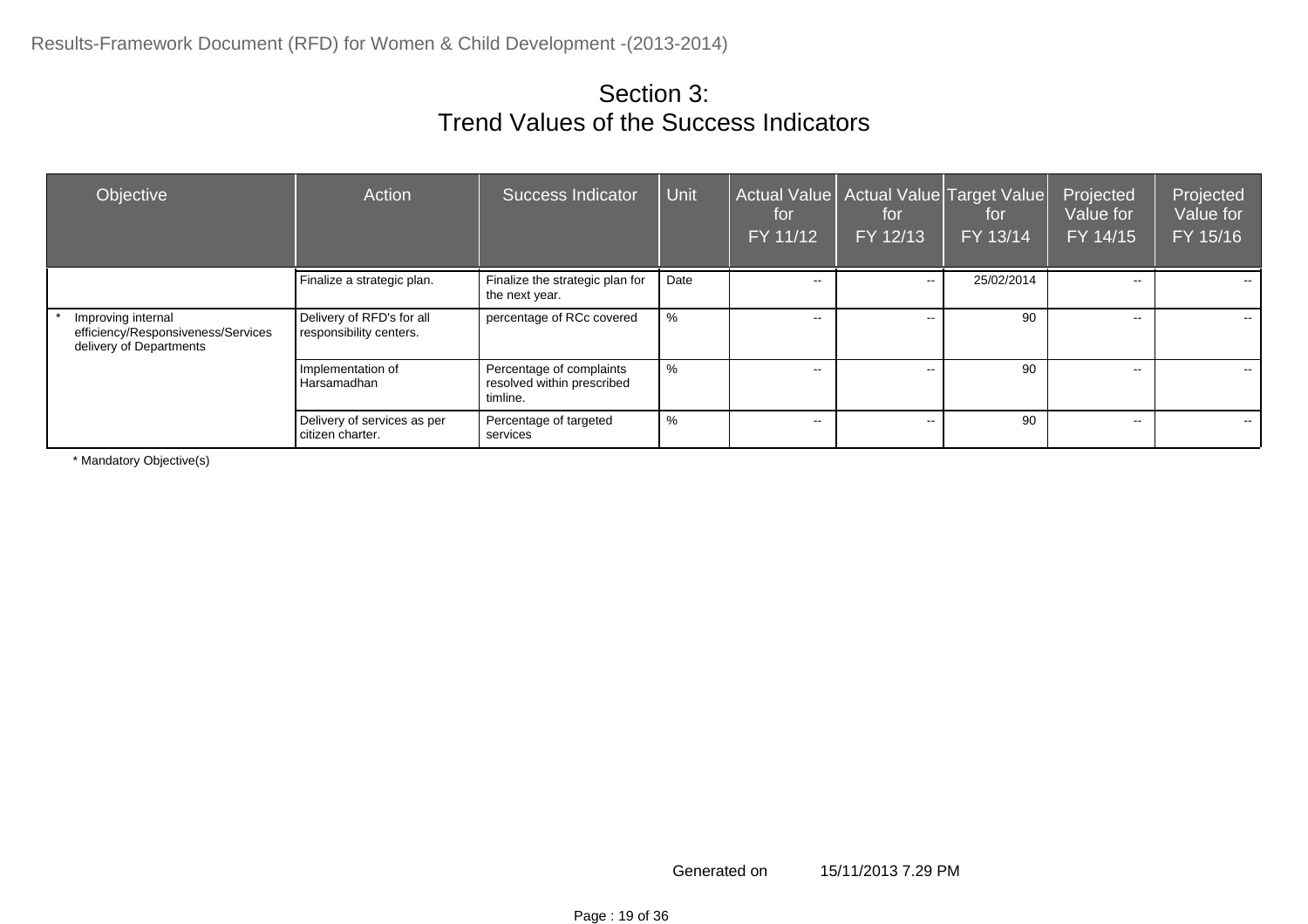| SI.No          | Acronym     | Description                         |
|----------------|-------------|-------------------------------------|
| $\overline{1}$ | AG          | ADOLESCENT GIRL                     |
| $\overline{2}$ | <b>AIDS</b> | ACQUIRED IMMUNE DEFICIENCY SYNDROME |
| $\mathbf 3$    | AWC         | ANGANWADI CENTRE                    |
| $\overline{4}$ | AWH         | ANGANWADI HELPERS                   |
| $\sqrt{5}$     | AWTC        | Anganwari Worker Training Centres   |
| $\,6\,$        | AWW         | Anganwari Worker                    |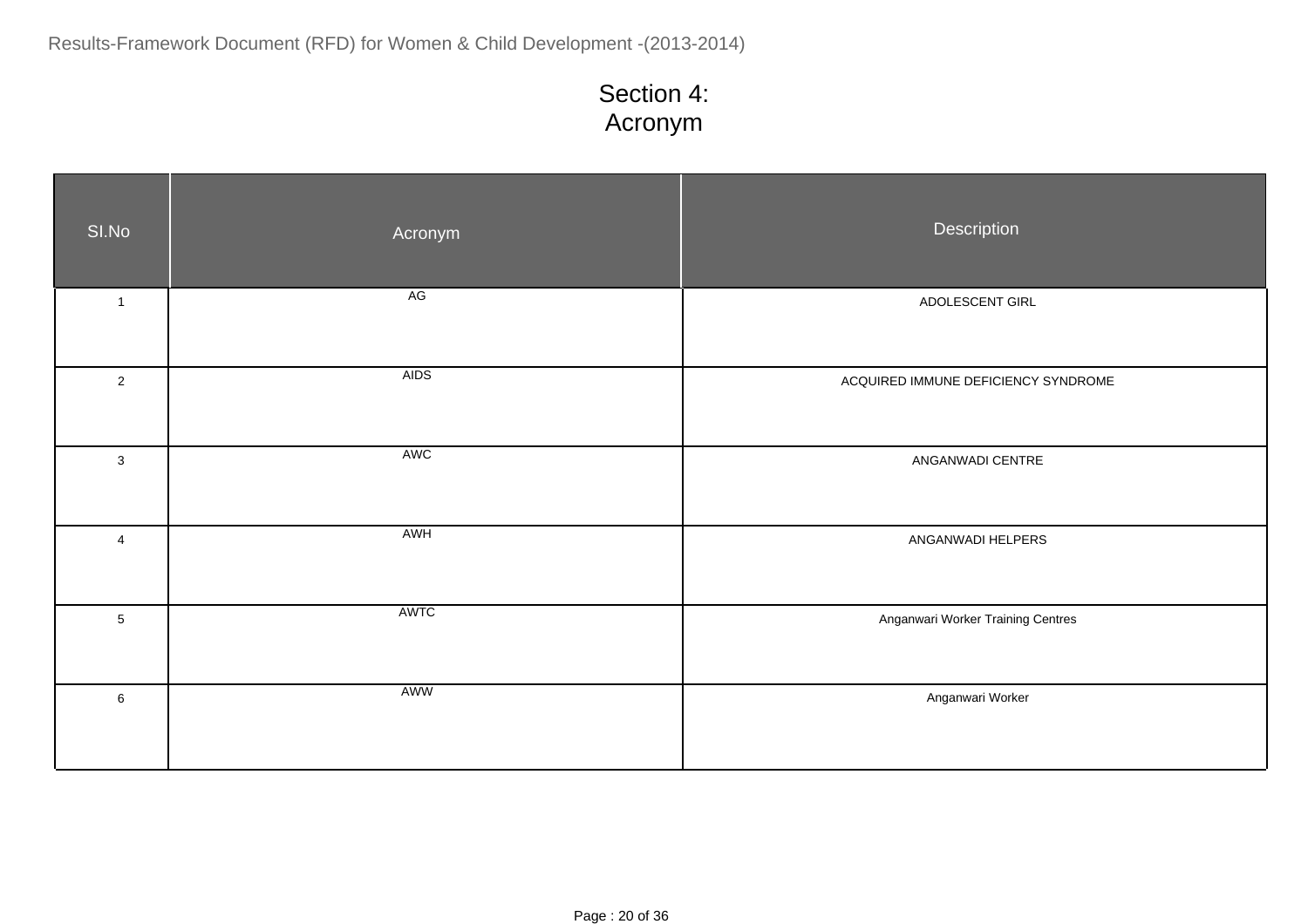| SI.No          | Acronym     | Description                         |
|----------------|-------------|-------------------------------------|
| $\overline{7}$ | CC          | CHILD CARE INSTITUTIONS             |
| $\bf8$         | CIF         | Child India Foundation              |
| 9              | CWC         | CHILD WELFARE COMMITTEE             |
| 10             | <b>DCPU</b> | DISTRICT CHILD PROTECTION UNIT      |
| 11             | HIV         | HUMAN IMMUNE DEFICIENCY VIRUS       |
| 12             | <b>ICDS</b> | INTEGRATED CHILD DEVELOPMENT SCHEME |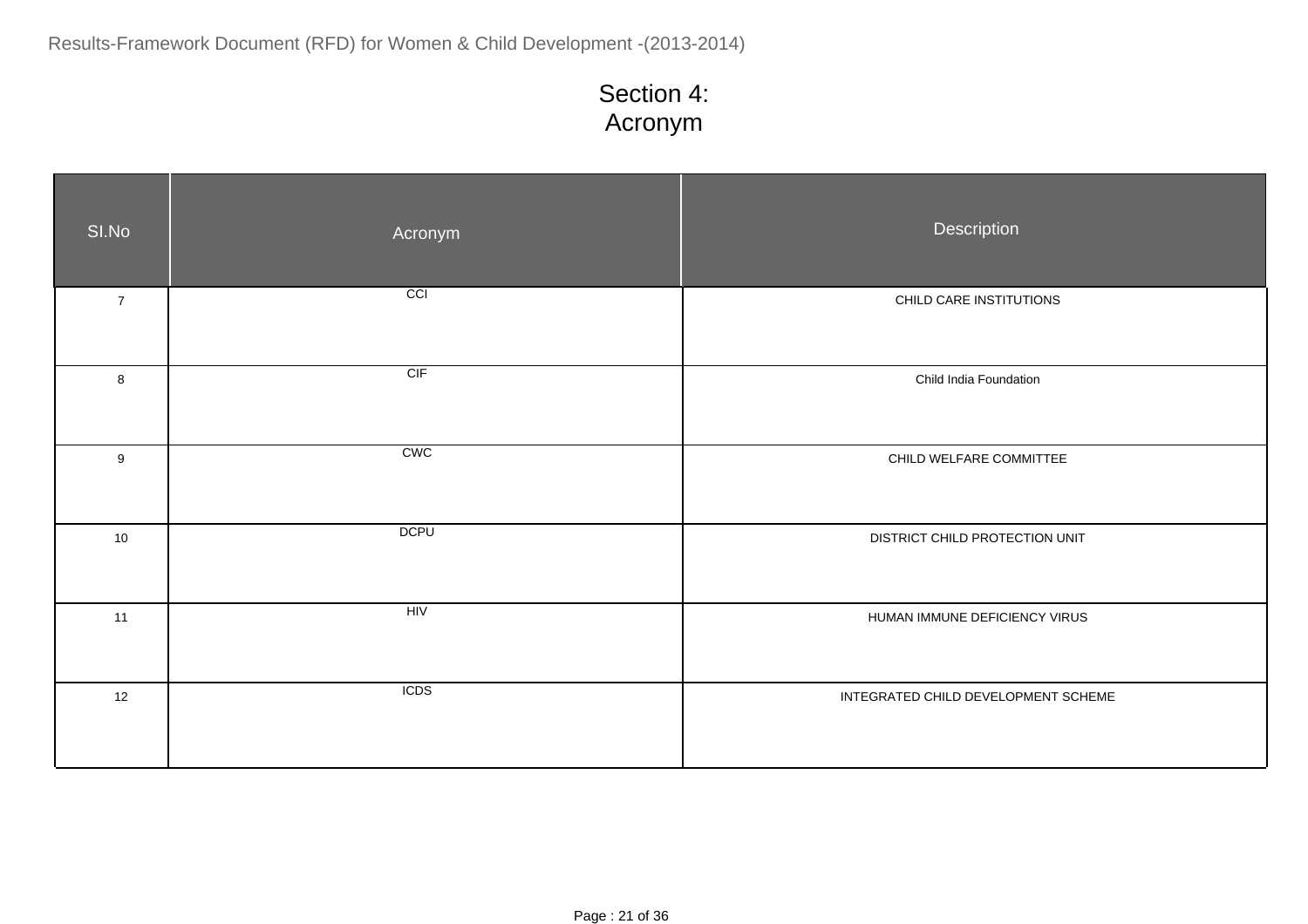| SI.No | Acronym      | Description                              |
|-------|--------------|------------------------------------------|
| 13    | <b>ICPS</b>  | INTEGRATED CHILD PROTECTION SCHEME       |
| 14    | IEC          | INFORMATION, EDUCATION AND COMMUNICATION |
| 15    | IGA          | INCOME GERERATING ACTIVITIES             |
| 16    | <b>IGMSY</b> | INDIRA GANDHI MATRITAV SEHYOG YOJNA      |
| 17    | IMR          | INFANT MORTALITY RATE                    |
| 18    | JJB          | JUVENILE JUSTICE BOARD                   |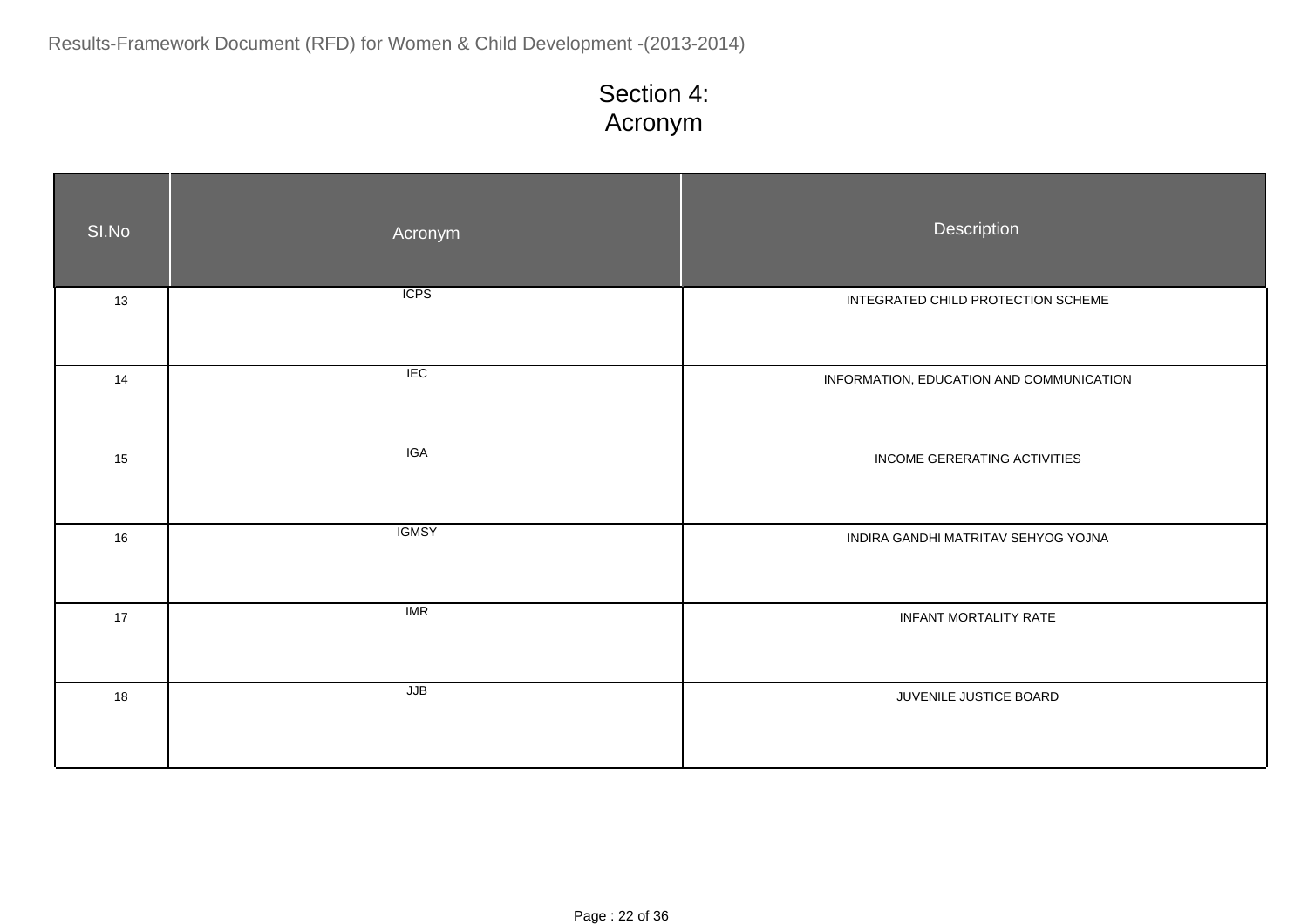| SI.No | Acronym       | Description                                                    |
|-------|---------------|----------------------------------------------------------------|
| 19    | <b>MLTC</b>   | MID LEVEL TRAINING CENTRES                                     |
| 20    | NHE           | NUTRITION AND HEALTH EDUCATION                                 |
| 21    | <b>NIPCCD</b> | NATIONAL INSTITUTION FOR PUBLIC CO-OPERATION CHILD DEVELOPMENT |
| 22    | PSE           | PRE-SCHOOL EDUCATION                                           |
| 23    | RIDF          | RURAL INFRASTRUCTURE DEVELOPMENT FUNDS                         |
| 24    | <b>WHO</b>    | WORLD HEALTH ORGANIZATION                                      |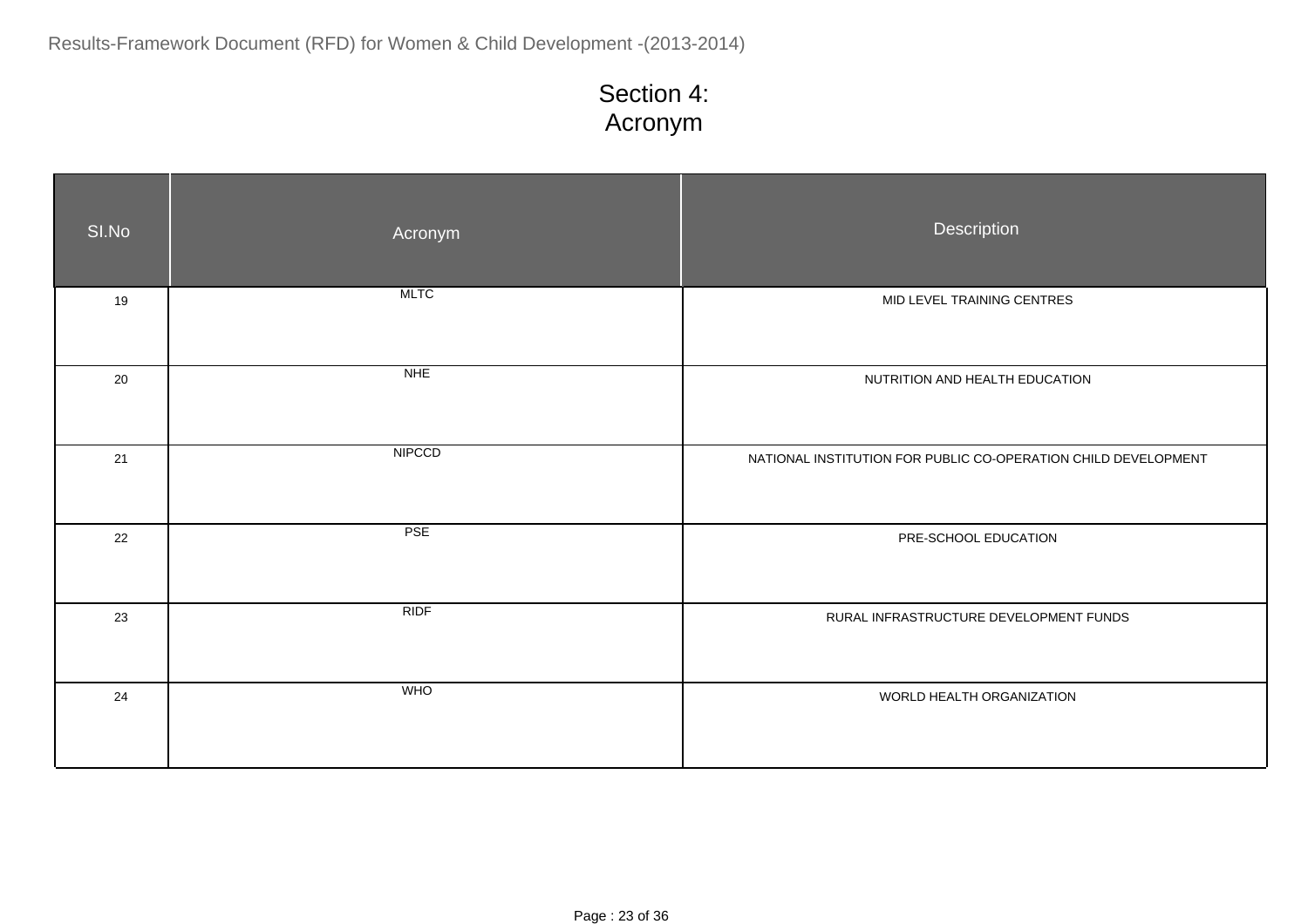| SI.No<br>Acronym | Description |
|------------------|-------------|
|------------------|-------------|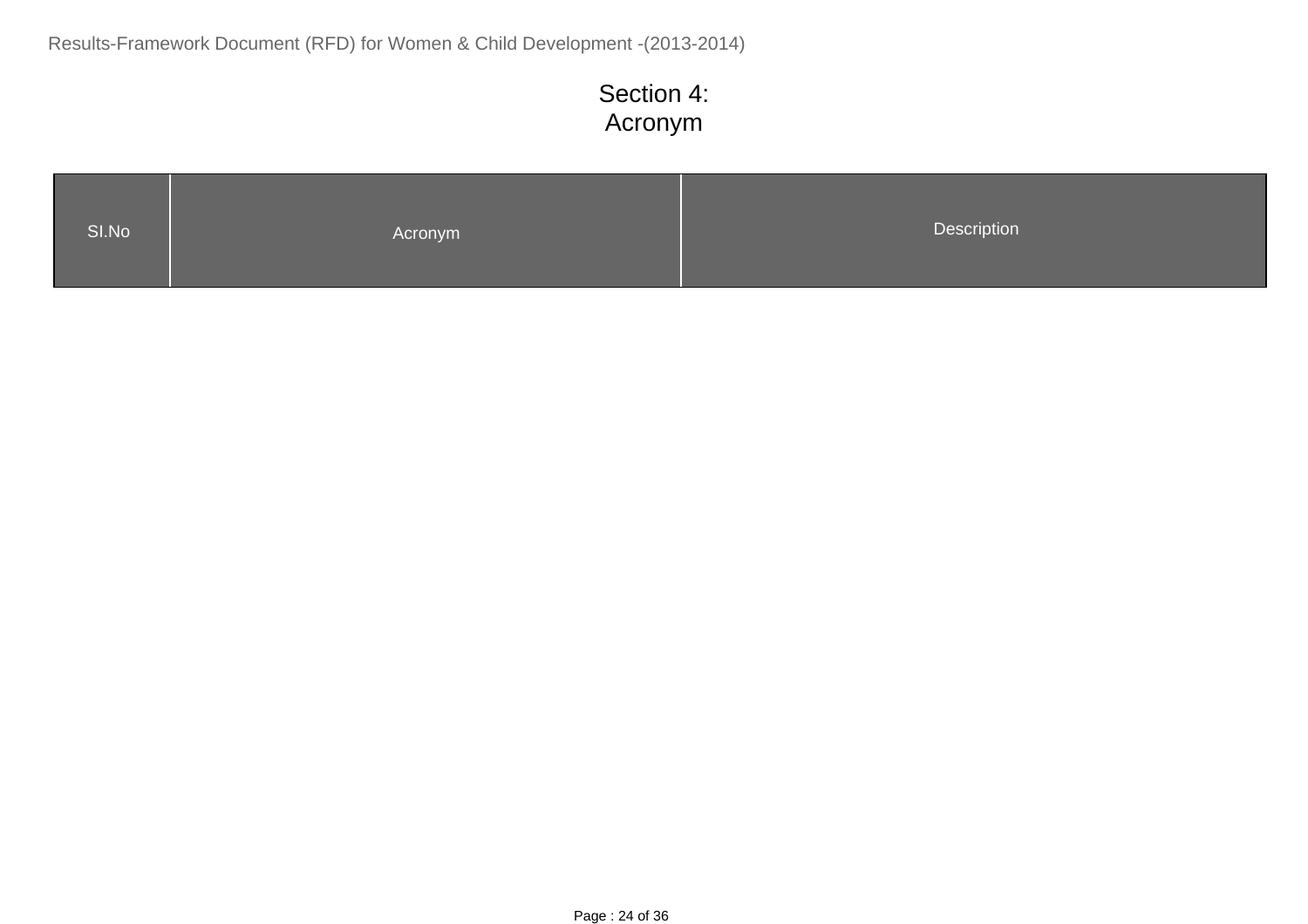| SI.No | Success indicator                                         | <b>Description</b>                                                                                                                                                                                                                                                                                                                                                                                                                                                                                                                                                                                                                                           | <b>Definition</b>                                                                                                                                  | Measurement                              | <b>General Comments</b> |
|-------|-----------------------------------------------------------|--------------------------------------------------------------------------------------------------------------------------------------------------------------------------------------------------------------------------------------------------------------------------------------------------------------------------------------------------------------------------------------------------------------------------------------------------------------------------------------------------------------------------------------------------------------------------------------------------------------------------------------------------------------|----------------------------------------------------------------------------------------------------------------------------------------------------|------------------------------------------|-------------------------|
|       | [1.1.1] Number of New AWC to be made functional           | 25962 AWCS has been sanctioned<br>including 512 mini AWCs. Out of<br>these 25332 AWCs are operational<br>as on Jan 2013, 630 AWCs are non<br>operational out of which 253 AWCs<br>cannot be operationalized due to<br>court cases and remaining 377 AWCs<br>will be operationalized during 2013-14                                                                                                                                                                                                                                                                                                                                                           | Aganwadi is considered<br>functional when AWW/ AWH<br>has been appointed and<br>ICDS services including<br>supplementary nutrition is<br>provided. | Percentage/ Number of AWCs<br>functional |                         |
| 2     | [1.3.2] Providing Small Tables and Chairs for<br>children | Out of functioning Anganwadi<br>Centers, 3147 Anganawadi Centers<br>have got own building, 3535 AWCs<br>run in schools, 1845 AWCS run in<br>govt. buildings, 9412 AWCs in<br>community and 7284 AWCs in<br>private rented Buildings. During<br>2011-12 Government of Haryana has<br>allotted Rs. 49.99 crores budget for<br>three years under RIDF of NABARD<br>loan.<br>25962 AWCs were Sanctioned<br>including 512 Mini AWC. Out of these<br>25353 AWCs are operational as on<br>jan 2013. 630 AWCs are non<br>operational out of which 253 AWCs<br>cannot be operationalized due to<br>court Cases and 377 AWCs will be<br>operationalized during 2013-14 | Construction of Aganwadi<br>Building along with facilities<br>like drinking water, toilet,<br>electricity etc                                      | 100% Operation of AWCs                   | null                    |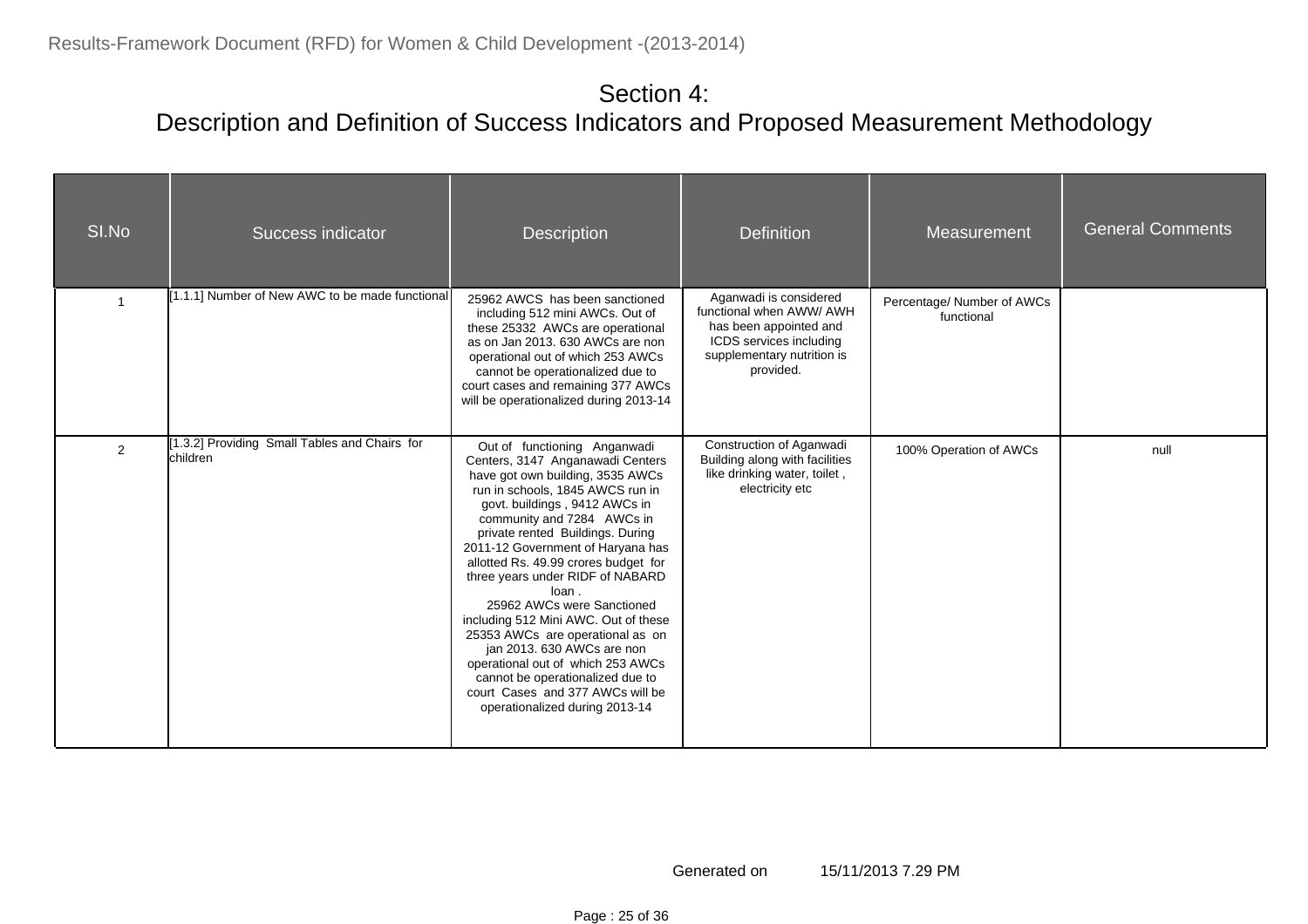| SI.No | <b>Success indicator</b>                        | <b>Description</b>                                                                                                                                                                                                                                                                                                                                                                                           | <b>Definition</b>                                                                                                                                               | Measurement                         | <b>General Comments</b> |
|-------|-------------------------------------------------|--------------------------------------------------------------------------------------------------------------------------------------------------------------------------------------------------------------------------------------------------------------------------------------------------------------------------------------------------------------------------------------------------------------|-----------------------------------------------------------------------------------------------------------------------------------------------------------------|-------------------------------------|-------------------------|
| 3     | [1.3.3] Providing Pre-School Education Kit      | To lay the foundation for overall<br>development of Children below 6<br>years.<br>Non formal. Pre School education kit<br>is to be provided through playway<br>mehod. Strengthening of pre school<br>activities and support for pre-school<br>education.                                                                                                                                                     | Pre school Education means<br>overall development of Child<br>with focus on physical,<br>psychological, educaiton<br>through playway method                     |                                     |                         |
|       | [1.4.1] Immunization                            | Immunization is one of the ICDS<br>services under which children are<br>immunized for BCG, DPT, Polio,<br>measles in coordination with health<br>department.                                                                                                                                                                                                                                                 | A process / procedure that<br>protects the body against<br>infectious diseases.<br>vaccination is the type of<br>immunization.                                  | Percentage of children<br>immunized |                         |
| 5     | [1.4.5] Nutrition and Health Education Sessions | Nutrition and health education is one<br>of six ICDS services under which<br>nutrition and health education<br>sessions are conducted for the<br>Women in the age group of 15 to 45<br>Years to educate them on nutrition<br>and health aspects of children,<br>pregrant and nursing mothers,<br>adoloscent girls etc.so that there is an<br>improvement in the nutritional status<br>of children and women. | To create awareness among<br>mothers / community<br>regarding healthy and<br>balanced food for different<br>age group, deficiency<br>diseases, personal hygiene | Number of sessions conducted        |                         |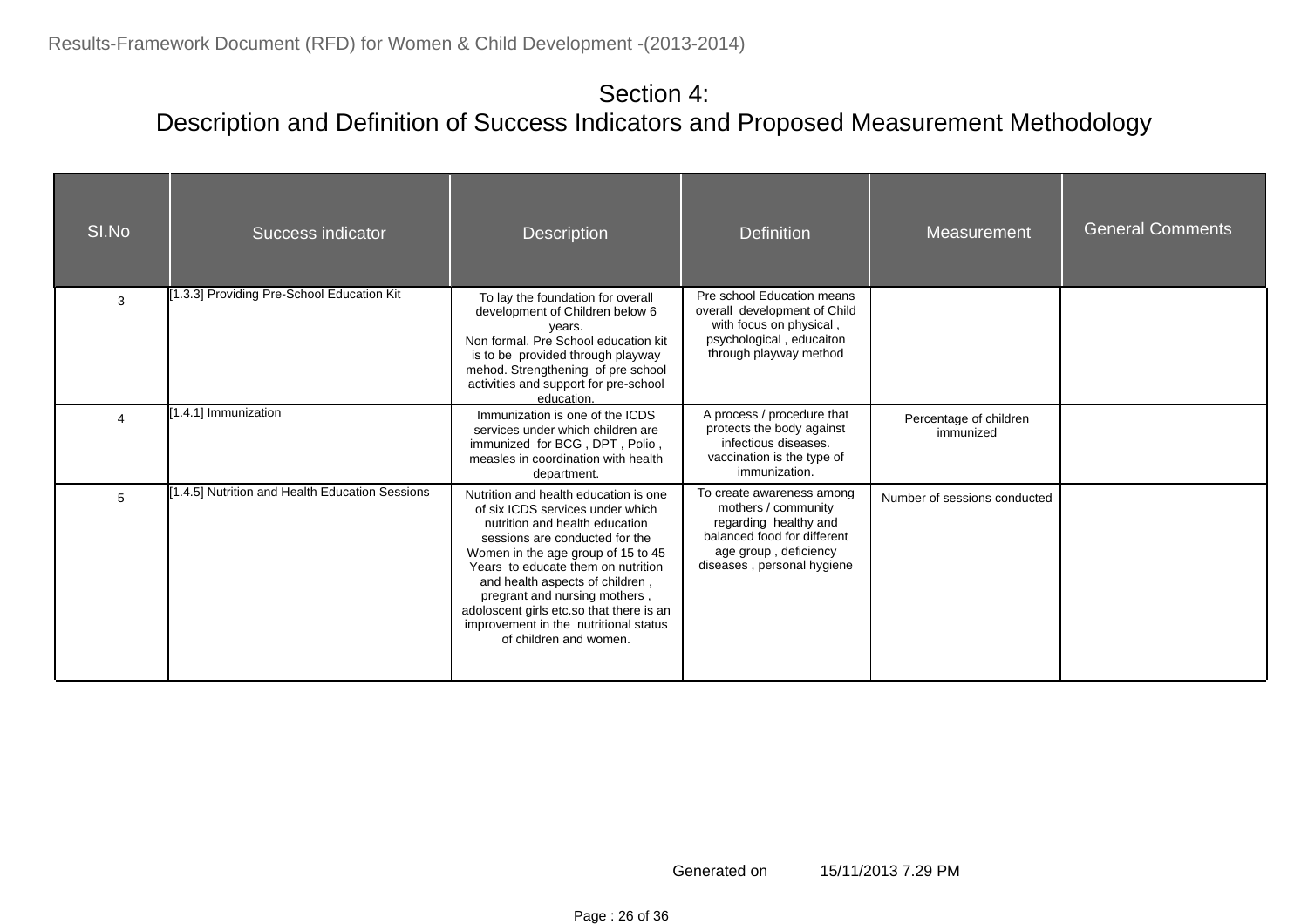| SI.No          | Success indicator                                                                                                      | <b>Description</b>                                                                                                                                                                                                                                                                                                                                                             | <b>Definition</b>                                                                                                                                     | Measurement                  | <b>General Comments</b> |
|----------------|------------------------------------------------------------------------------------------------------------------------|--------------------------------------------------------------------------------------------------------------------------------------------------------------------------------------------------------------------------------------------------------------------------------------------------------------------------------------------------------------------------------|-------------------------------------------------------------------------------------------------------------------------------------------------------|------------------------------|-------------------------|
|                | [1.4.6] Survey of assessment of nutritional status<br>of children (0-6 Yrs) through National Institute of<br>nutrition | The data on nutritional status of<br>Children for Haryana is for the year<br>2005 -06 conducted by NFHS 3,<br>therefore it was decided to have<br>current data on nutritional status of<br>children so that situation analysis can<br>be done. Hence Survey to assess<br>nutritional status of children has been<br>assigned to National Institute of<br>Nutrition, Hyderabad. | To have latest data on<br>prevelance of moderately<br>and severely underweight<br>children in the state.                                              | Report on Survey             |                         |
| $\overline{7}$ | [1.4.7] Formulation State Nutrition Policy                                                                             | Women and Child Development<br>department is the nodal department<br>for formulation of Nutrition Policy of<br>Haryana under which nutrition goals<br>will be set up along with objectivies<br>and activities of line departments to<br>achieve nutrition goals.                                                                                                               | Government Guidelines and<br>objectives pertaining to<br>nutrition to ensure healthy<br>women and children in<br>Haryana                              | Document on nutrition policy |                         |
| 8              | [1.5.2] Training regarding new Registers / format<br>by 31st March 2013                                                | Ministry has developed MIS for ICDS<br>with the help of NIC and has revised<br>the ICDS Registers. The format for<br>these registers have already been<br>finalized. The registers are required to<br>be printed and distributed in all<br>Aganwadi Centres for Training                                                                                                       | Aganwadi Centre Worker<br>are required to be trained on<br>revised MIS Registers meant<br>for monitoring various<br>activities undertaken in<br>AWCs. | Number of Person trainned    | null                    |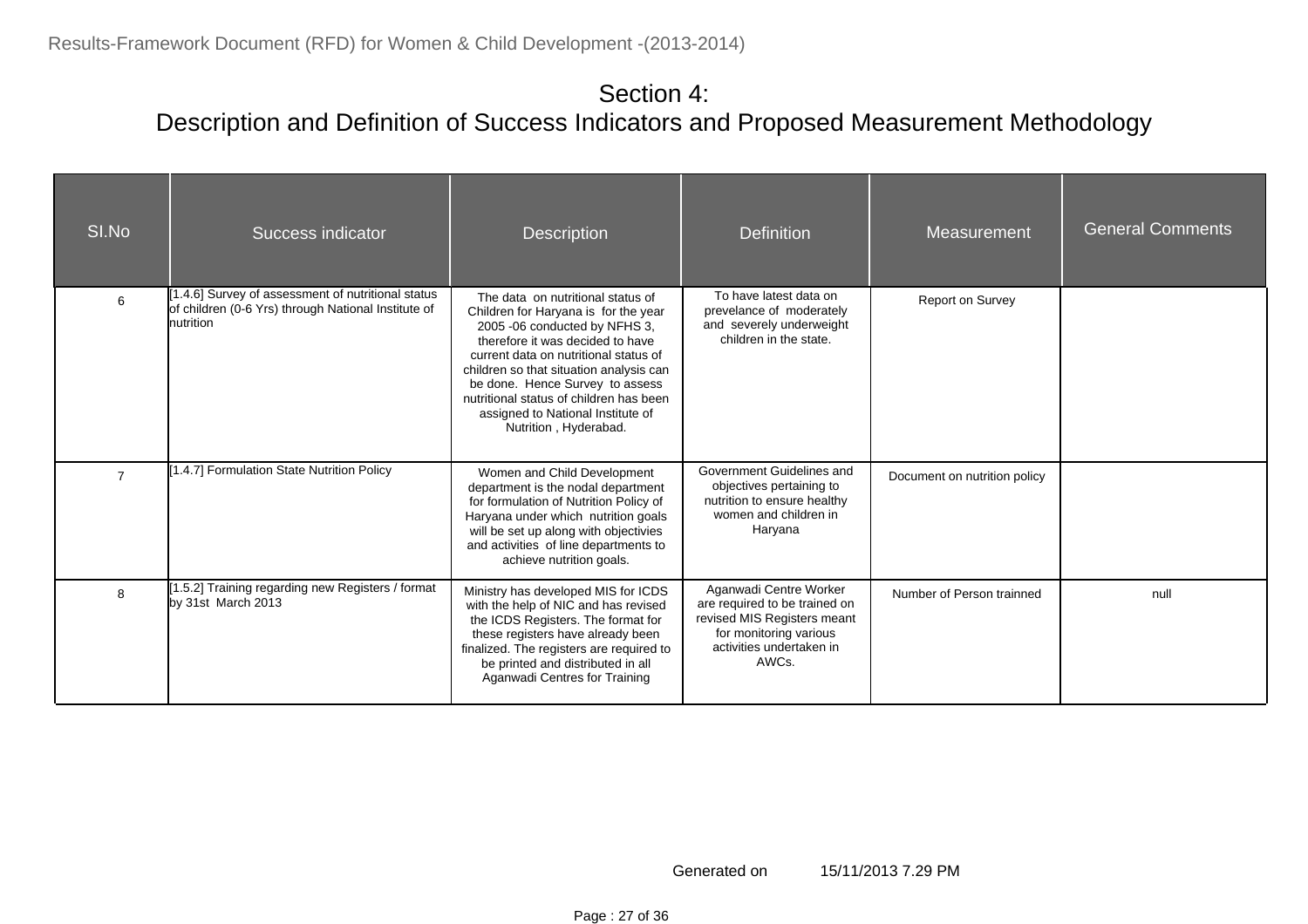| SI.No | Success indicator                                                                                         | <b>Description</b>                                                                                                                                                                             | <b>Definition</b>                                                                                                                                           | Measurement                                         | <b>General Comments</b>                                                                                                                                                                                                                   |
|-------|-----------------------------------------------------------------------------------------------------------|------------------------------------------------------------------------------------------------------------------------------------------------------------------------------------------------|-------------------------------------------------------------------------------------------------------------------------------------------------------------|-----------------------------------------------------|-------------------------------------------------------------------------------------------------------------------------------------------------------------------------------------------------------------------------------------------|
| 9     | [1.9.1] Transfer of funds to pregnant and lactating<br>women                                              | IGMSY has been introduced by<br>Government of India to improve<br>health and nutrition of pregnant,<br>Lactating women and infants by<br>promoting appropriate practices, care<br>and services | Online Transfer of funds to<br>the account of Pregnant and<br>Lactating women                                                                               | Number of Pregnant and<br>Lactating women benefited |                                                                                                                                                                                                                                           |
| 10    | [3.1.1] Setting up of Child Welfare Committees and<br>Juviline justice board in all 21 districts of State | As per the JJ amended Act, 2006,<br>CWC and JJB are to be established<br>in each district                                                                                                      | CWC is to to dispose of the<br>cases for the children in need<br>of care and protection<br>and JJB for the children in<br>conflict with Law.                | Number of districts                                 | JJB consist of one Principal<br>Magistrate with two members (<br>Social Workers)<br>CWC has one Non-Official<br>chairperson and four other<br>members who can be teacher,<br>Doctor, Social Woker and expert<br>in Child related matters. |
| 11    | [3.2.1] Organizing Training for staff of DCPU and<br>ICCI                                                 | Staff of DCPU and Child Care<br>Institutions to be trained under JJ Act                                                                                                                        | Training of stake holders on<br>implementation of JJ ACT<br>and their roles and<br>responsibilities                                                         | No. of batches                                      | Sensitization of functionaries<br>implementing JJ Act and dealing<br>child protection                                                                                                                                                     |
| 12    | [3.3.1] All CCIs to apply and eligible ones to be<br>registered under JJ Act.                             | Registration of CCIs under section<br>34(3) of JJ ACT, 2000                                                                                                                                    | The CCIs who are<br>mainataining the minimum<br>Standards pescribed under<br>Act are eligible for<br>registration of under section<br>34(3) of JJ ACT, 2000 | No. of CCIs                                         | to ensure that all the CCIs running<br>in the State registrered and<br>maintaining the minimum<br>standards                                                                                                                               |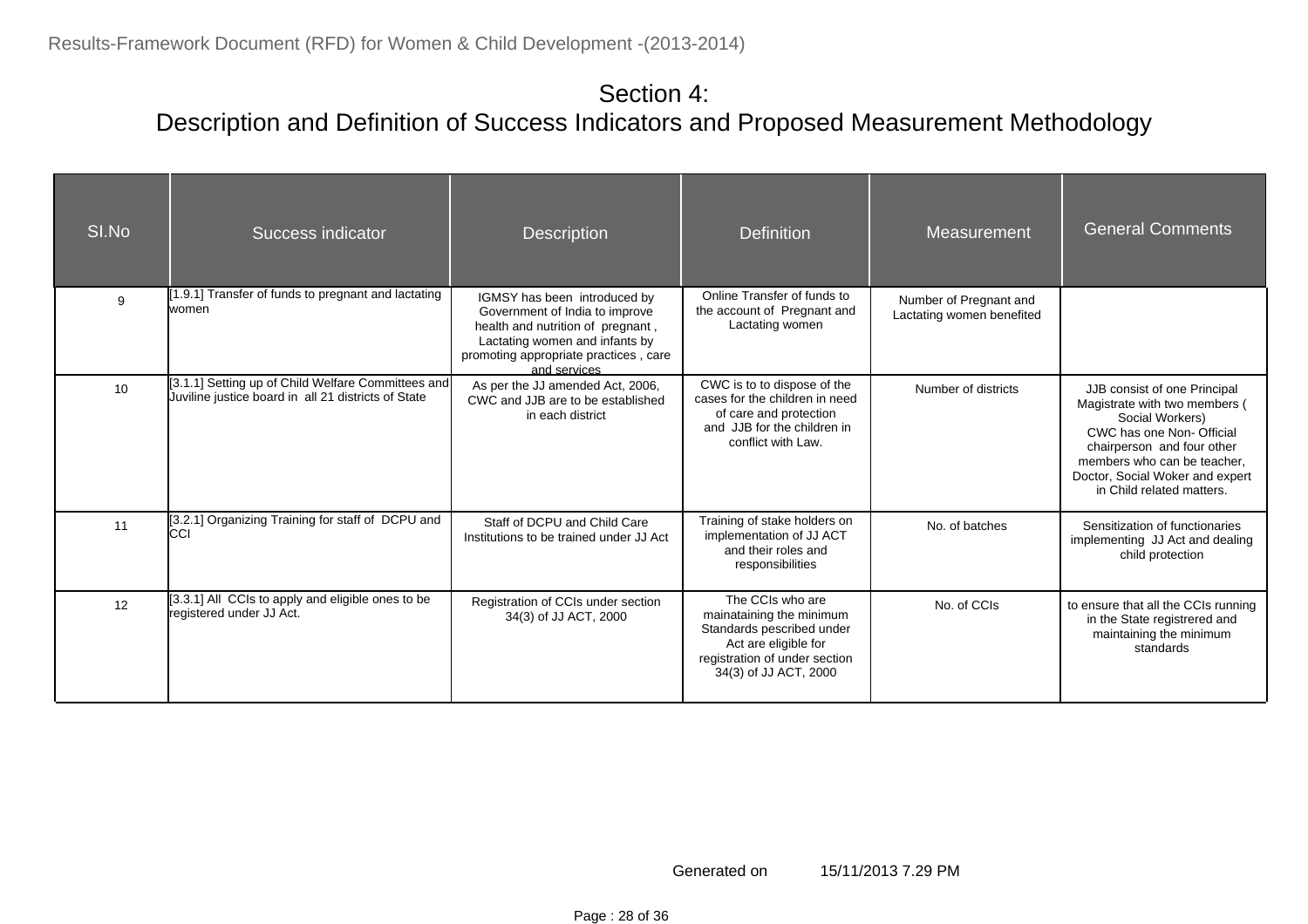| SI.No | Success indicator                                                                         | <b>Description</b>                                                                                                                                                                                                                                                   | <b>Definition</b>                                                                                                  | Measurement       | <b>General Comments</b>                                                                                                                                                 |
|-------|-------------------------------------------------------------------------------------------|----------------------------------------------------------------------------------------------------------------------------------------------------------------------------------------------------------------------------------------------------------------------|--------------------------------------------------------------------------------------------------------------------|-------------------|-------------------------------------------------------------------------------------------------------------------------------------------------------------------------|
| 13    | [3.4.1] Setting up of Child Help lines                                                    | helplines to be setup in the district<br>forchildren                                                                                                                                                                                                                 | To provide Care & protection<br>to the needy children,<br>helplines are to be setup                                | <b>District</b>   |                                                                                                                                                                         |
| 14    | [3.5.1] Survey for assessing the need for care and<br>brotection of children in the state | To assess the need for care and<br>protection of the children                                                                                                                                                                                                        | for providing facilities of care<br>and protection to children as<br>per the assesment / survey of<br>the district | <b>Districts</b>  | Help us to identify the gaps and<br>ground situatons of child rights                                                                                                    |
| 15    | [3.6.1]. Expansion in number of Children's Home<br>in State                               | To increase the number of State run<br>Children home .and additing capacity<br>in need of care and protection of<br>children. State run children homes<br>are to be established.                                                                                     | For providing support,<br>shelter to the orphans and<br>destitude children.                                        | number of homes   |                                                                                                                                                                         |
| 16    | [3.8.1] Health Check-up of all such Children                                              | regular helath checkups and<br>counselling of all the children<br>resisding in CCis/ Homes                                                                                                                                                                           | health checkups and<br>counselling of all orphans /<br>vulnerable including HIV<br>positive children               | No. of children   |                                                                                                                                                                         |
| 17    | [5.1.1] Number of Training Programmes                                                     | To create awareness about the<br>gender concern and schemes of<br>Government to undertake capacity<br>building as well as internal<br>mechanism for better understanding<br>of issues related to women and to<br>improve their skill regarding delivery<br>services. | Gender is social and cultural<br>difference as per the role /<br>responsibilities defined in the<br>soiciety.      | Number of batches | The batches shall include<br>Panchayat memebers, Village<br>level educational committee<br>members, village level health<br>committee members irrespective<br>of gender |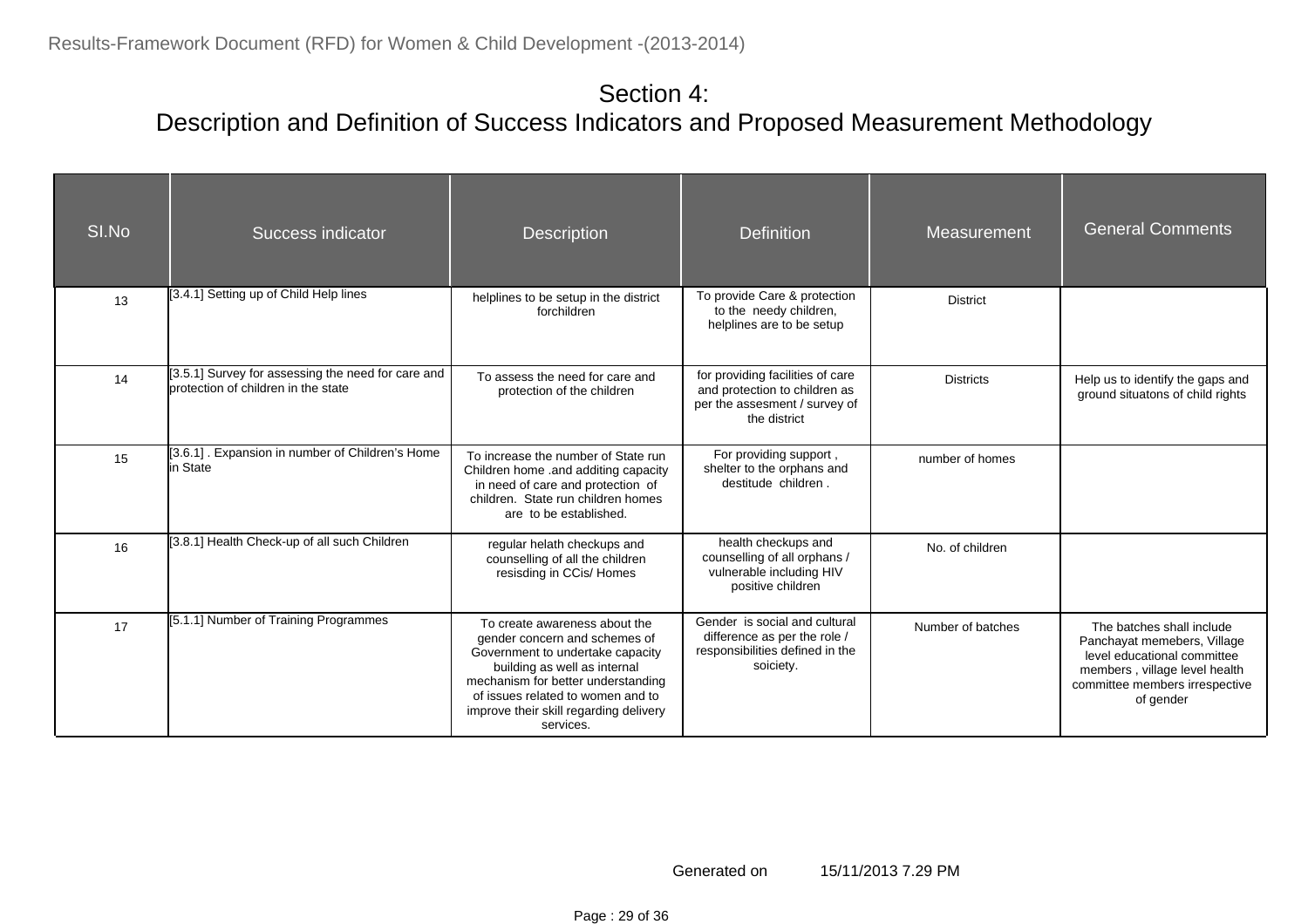| SI.No | Success indicator                             | <b>Description</b>                                                                                                                                                                                                                                                                                                                                          | <b>Definition</b>                                                                                                                                                                                                                                                                            | Measurement                                                                                                                            | <b>General Comments</b>                                                                                                                                                |
|-------|-----------------------------------------------|-------------------------------------------------------------------------------------------------------------------------------------------------------------------------------------------------------------------------------------------------------------------------------------------------------------------------------------------------------------|----------------------------------------------------------------------------------------------------------------------------------------------------------------------------------------------------------------------------------------------------------------------------------------------|----------------------------------------------------------------------------------------------------------------------------------------|------------------------------------------------------------------------------------------------------------------------------------------------------------------------|
| 18    | [9.1.3] Survey of AWC & Creation of Inventory | As there are about 1.5 to 2.0 lakh<br>beneficieries and presently the record<br>is maintained in registers, there is a<br>need for computerization of family<br>wise/Child Wise entries across the<br>state. This will facilitate smooth<br>functioning of disbursement of funds<br>by the applicant on completion of 18<br>years of age by 2nd Girl child. | Under Ladli schemes on birth<br>of 2nd Girl Child, Rs 5000/-<br>is invested in LIC and<br>thereafter rest of the 4<br>installments of Rs 5000/-<br>each is invested at various<br>stages. A sum of about Rs<br>95000 will be released on<br>completion of 18 years age by<br>2nd Girl child. | data entry of 1.5 to 2.0 lakh<br>records are required to be<br>done which are lying in the<br>office of District Programme<br>officer. | The software for data entry has<br>already been developed inhouse.<br><b>HARTRON</b> has been contacted<br>for one time data entry of all the<br>records under LADALI. |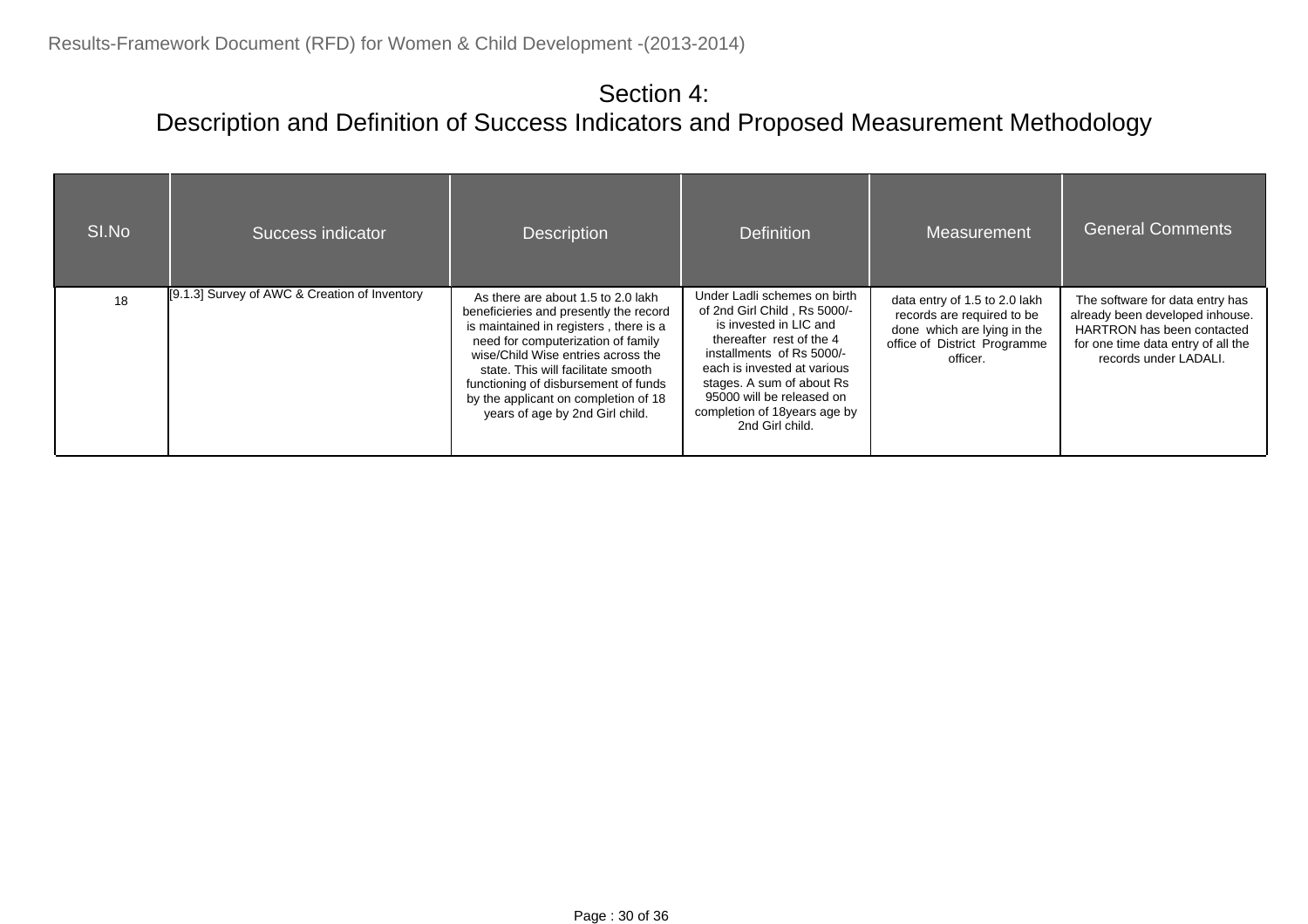| Location<br><b>Type</b> | <b>State</b> | <b>Organisation Type</b> | <b>Organisation Name</b>                  | <b>Relevant Success</b><br>Indicator                                                                                                                                                                                                                                                                                            | What is your<br>requirement from<br>this organisation                                                | Justification for this<br>requirement                                                                              | Please quantify your<br>requirement from<br>this Organisation | What happens if<br>your requirement is<br>not met. |
|-------------------------|--------------|--------------------------|-------------------------------------------|---------------------------------------------------------------------------------------------------------------------------------------------------------------------------------------------------------------------------------------------------------------------------------------------------------------------------------|------------------------------------------------------------------------------------------------------|--------------------------------------------------------------------------------------------------------------------|---------------------------------------------------------------|----------------------------------------------------|
| State<br>Government     | Haryana      | Departments              | Haryana State Rural<br>ivelihoods Mission | [1.4.5] Nutrition and<br><b>Health Education</b><br>Sessions                                                                                                                                                                                                                                                                    | to provide suplimentry<br>nutrition as per target<br>to the beneficiaries                            | No justification                                                                                                   | 500 snp                                                       | objective will not be<br>achieve                   |
|                         |              |                          | Food & Supplies                           | [1.1.1] Number of New<br>AWC to be made<br>functional<br>Reduction in number<br>existing severly Mal<br>nourished children<br>Reduction in number of<br>moderately<br>malnourished children<br>Reduction in number of<br>severly Malnourished<br>children in Districts<br>Ambala, Karnal,<br>Gurgaon, Faridabad<br>and Jhajjar. | Provision of gas<br>connection and refill of<br>gas cylinders                                        | snp is dependent on gas supply                                                                                     | all                                                           | objective will not be<br>achieved                  |
|                         |              |                          | School Education                          | [1.2.1] Completion of<br><b>Construction of New</b><br>Anganwari Centres                                                                                                                                                                                                                                                        | Provision of site for<br>AWCs in School<br>Premises                                                  | Government policy to shift AWC<br>in School where ever sites are<br>possible and vacant buildings<br>are available |                                                               |                                                    |
|                         |              |                          | <b>Health Services</b>                    | [1.4.1] Immunization                                                                                                                                                                                                                                                                                                            | To provide<br>complete package of<br>health and referal<br>services under ICDS<br>Issue of birth and | Mandatary services under ICDS<br>Ladli<br>Ensuring good health                                                     | all services<br>All inmates of Women<br>homes                 |                                                    |

Generated on 15/11/2013 7.29 PM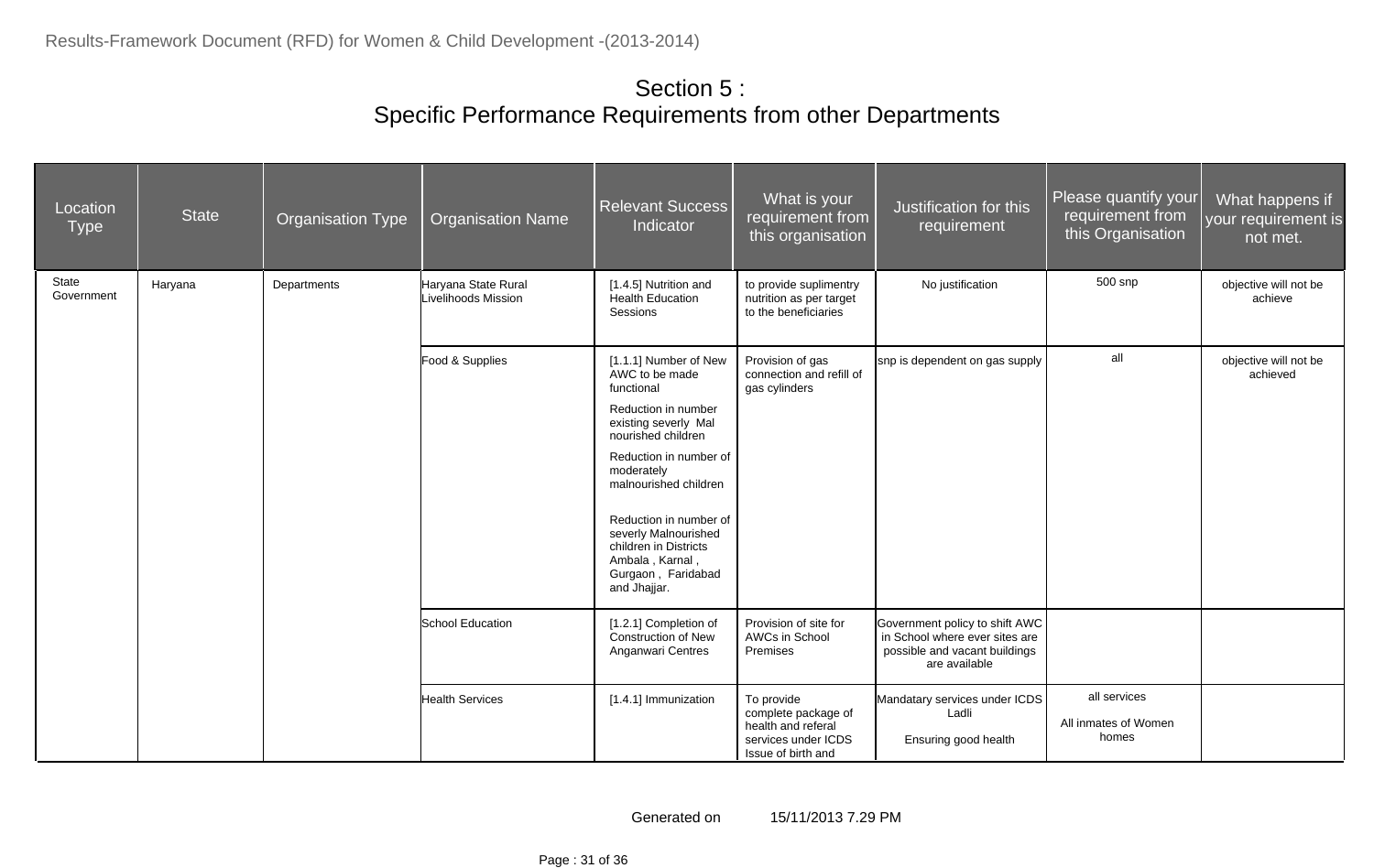| Location<br><b>Type</b> | State | <b>Organisation Type</b> | <b>Organisation Name</b> | <b>Relevant Success</b><br>Indicator                                                                                                                                                                   | What is your<br>requirement from<br>this organisation                             | Justification for this<br>requirement                          | Please quantify your<br>requirement from<br>this Organisation | What happens if<br>your requirement is<br>not met. |
|-------------------------|-------|--------------------------|--------------------------|--------------------------------------------------------------------------------------------------------------------------------------------------------------------------------------------------------|-----------------------------------------------------------------------------------|----------------------------------------------------------------|---------------------------------------------------------------|----------------------------------------------------|
|                         |       |                          | <b>Health Services</b>   | [1.4.1] Immunization                                                                                                                                                                                   | death certificate for<br>Ladli Scheme To<br>provide doctors for<br>health checkup | Mandatary services under ICDS<br>Ladli<br>Ensuring good health | all services<br>All inmates of Women<br>homes                 |                                                    |
|                         |       |                          |                          | [1.4.2] Reduction in<br>number existing severly<br>Underweight children                                                                                                                                |                                                                                   |                                                                |                                                               |                                                    |
|                         |       |                          |                          | [1.4.3] Reduction in<br>number of moderately<br>underweight children                                                                                                                                   |                                                                                   |                                                                |                                                               |                                                    |
|                         |       |                          |                          | [1.4.4] Reduction in<br>number of severly<br>underweight children in<br>9 high burdened<br>districts Gurgaon,<br>Faridabad, Panipat,<br>Kaithal, Yamunanagar<br>Bhiwani, Rohtak,<br>Narnaul and Rewari |                                                                                   |                                                                |                                                               |                                                    |
|                         |       |                          |                          | [1.4.5] Nutrition and<br><b>Health Education</b><br>Sessions                                                                                                                                           |                                                                                   |                                                                |                                                               |                                                    |
|                         |       |                          |                          | [1.4.7] Formulation<br><b>State Nutrition Policy</b>                                                                                                                                                   |                                                                                   |                                                                |                                                               |                                                    |
|                         |       |                          |                          | [5.1.1] Number of<br><b>Training Programmes</b>                                                                                                                                                        |                                                                                   |                                                                |                                                               |                                                    |

Generated on 15/11/2013 7.29 PM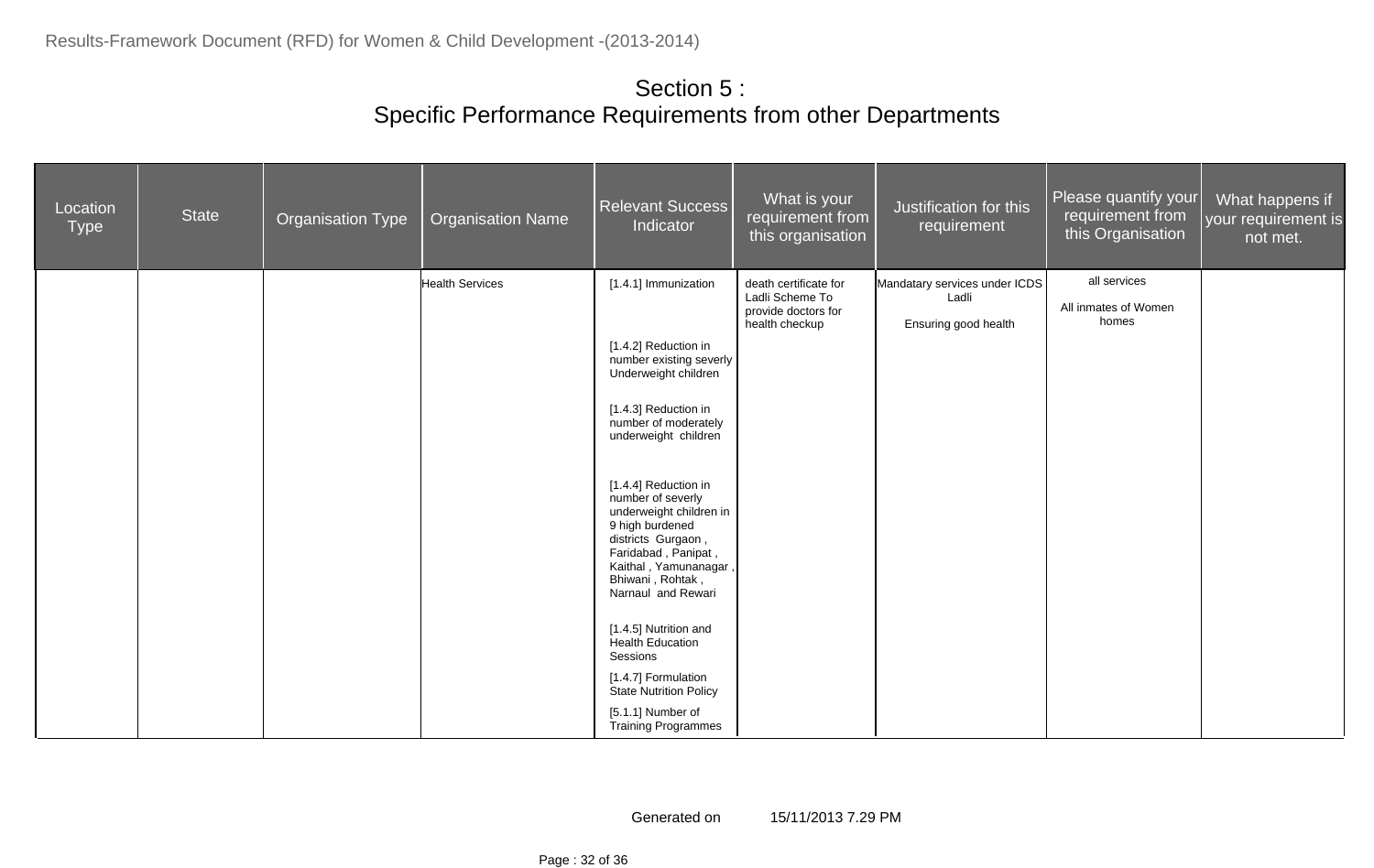| Location<br><b>Type</b> | <b>State</b> | <b>Organisation Type</b> | <b>Organisation Name</b>                                  | <b>Relevant Success</b><br>Indicator                                                                                                                    | What is your<br>requirement from<br>this organisation                                                                                                  | Justification for this<br>requirement                                                                        | Please quantify your<br>requirement from<br>this Organisation | What happens if<br>your requirement is<br>not met. |
|-------------------------|--------------|--------------------------|-----------------------------------------------------------|---------------------------------------------------------------------------------------------------------------------------------------------------------|--------------------------------------------------------------------------------------------------------------------------------------------------------|--------------------------------------------------------------------------------------------------------------|---------------------------------------------------------------|----------------------------------------------------|
|                         |              |                          |                                                           | [5.2.1] Beneficiaries<br>Covered<br>[8.4.1] Health checkup<br>of all women inmates                                                                      |                                                                                                                                                        |                                                                                                              |                                                               |                                                    |
|                         |              |                          | Electronics & Information<br><b>Technology Department</b> | [6.1.1] State level<br>meetings held                                                                                                                    | availability and access<br>to NIC server on 24 hrs<br>x 365 days<br>withoutntrruption to<br>providesupport for child<br>tracking software              | The official website is hosted on<br>NIC server and requires support<br>of NIC for updation                  | 24 hrs x 365 days un<br>intrrupted availabiity of<br>server   |                                                    |
|                         |              |                          |                                                           | Timely updation of<br>Website Contents24 X 7<br><b>Website Server</b><br>Available to User -<br>%age of failure time for<br>the year (Sever Down<br>Tim |                                                                                                                                                        |                                                                                                              |                                                               |                                                    |
|                         |              |                          | <b>Health Services</b>                                    | [3.8.1] Health Check-up<br>of all such Children                                                                                                         | Providing staff /<br>medicines for<br>conducting health<br>checkups in CCIs /<br>homes                                                                 | Basic need of the children                                                                                   | Quartely health checkups<br>of all 110 CCIs                   | Objective will not be<br>achieved                  |
|                         |              |                          | Social Justice &<br>Empowerment                           | [3.1.1] Setting up of<br>Child Welfare<br>Committees and<br>Juviline justice board in<br>all 21 districts of State                                      | Implimentation of JJ<br>Act, protection for<br>aggrieved women, to<br>initiate action against<br>traffickers and for<br>security of aggrieved<br>women | For coordinated effort of women<br>and child development<br>department, police and social<br>welfarepartment | At all levels and in all<br>cases                             | objective will not be<br>achieved                  |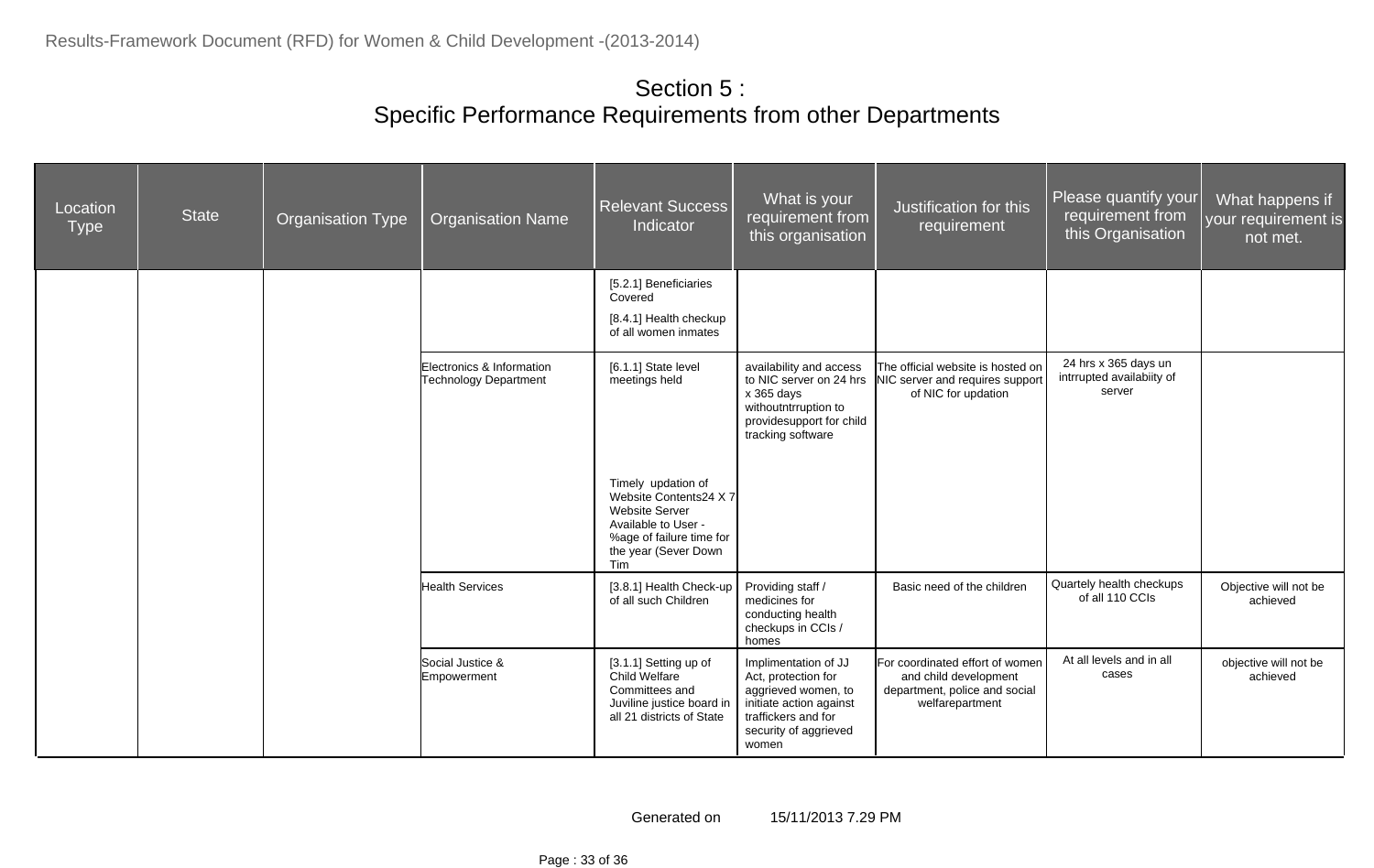| Location<br><b>Type</b> | <b>State</b> | <b>Organisation Type</b> | <b>Organisation Name</b> | <b>Relevant Success</b><br>Indicator                                               | What is your<br>requirement from<br>this organisation                 | Justification for this<br>requirement                                            | Please quantify your<br>requirement from<br>this Organisation                          | What happens if<br>your requirement is<br>not met. |
|-------------------------|--------------|--------------------------|--------------------------|------------------------------------------------------------------------------------|-----------------------------------------------------------------------|----------------------------------------------------------------------------------|----------------------------------------------------------------------------------------|----------------------------------------------------|
|                         |              |                          |                          | $[3.3.1]$ All CCIs to apply<br>and eligible ones to be<br>registered under JJ Act. |                                                                       |                                                                                  |                                                                                        |                                                    |
|                         |              |                          |                          | $[4.1.1]$ No. of<br>application filed in court                                     |                                                                       |                                                                                  |                                                                                        |                                                    |
|                         |              |                          |                          | Number of women<br>assisted/Benefited                                              |                                                                       |                                                                                  |                                                                                        |                                                    |
|                         |              |                          |                          | [4.3.1] Stoppage of<br>Child marriage                                              |                                                                       |                                                                                  |                                                                                        |                                                    |
|                         |              |                          | Finance                  | [1.8.1] Transfer of funds<br>from state to field offices                           | Release and approval<br>of funds under various<br>schemes             | All acitities requires approval<br>and release of funds on time                  | All<br>1150 number of girl<br>students to be assisted<br>250 women to be<br>benefitted |                                                    |
|                         |              |                          |                          | [1.9.1] Transfer of funds<br>to pregnant and<br>lactating women                    |                                                                       |                                                                                  |                                                                                        |                                                    |
|                         |              |                          |                          | Number of Girls<br>Students assisted                                               |                                                                       |                                                                                  |                                                                                        |                                                    |
|                         |              |                          |                          | No. of Women benefited                                                             |                                                                       |                                                                                  |                                                                                        |                                                    |
|                         |              |                          | Rural Development        | [1.1.1] Number of New<br>AWC to be made<br>functional                              | Toilet and drinking<br>water facilities in all<br>AWCs sites for AWCs | For better health and hygine<br>among children for proper<br>functioning of AWCs | Provision in all AWCs<br>whereaver site available                                      |                                                    |
|                         |              |                          |                          | [1.2.1] Completion of<br><b>Construction of New</b><br>Anganwari Centres           |                                                                       |                                                                                  |                                                                                        |                                                    |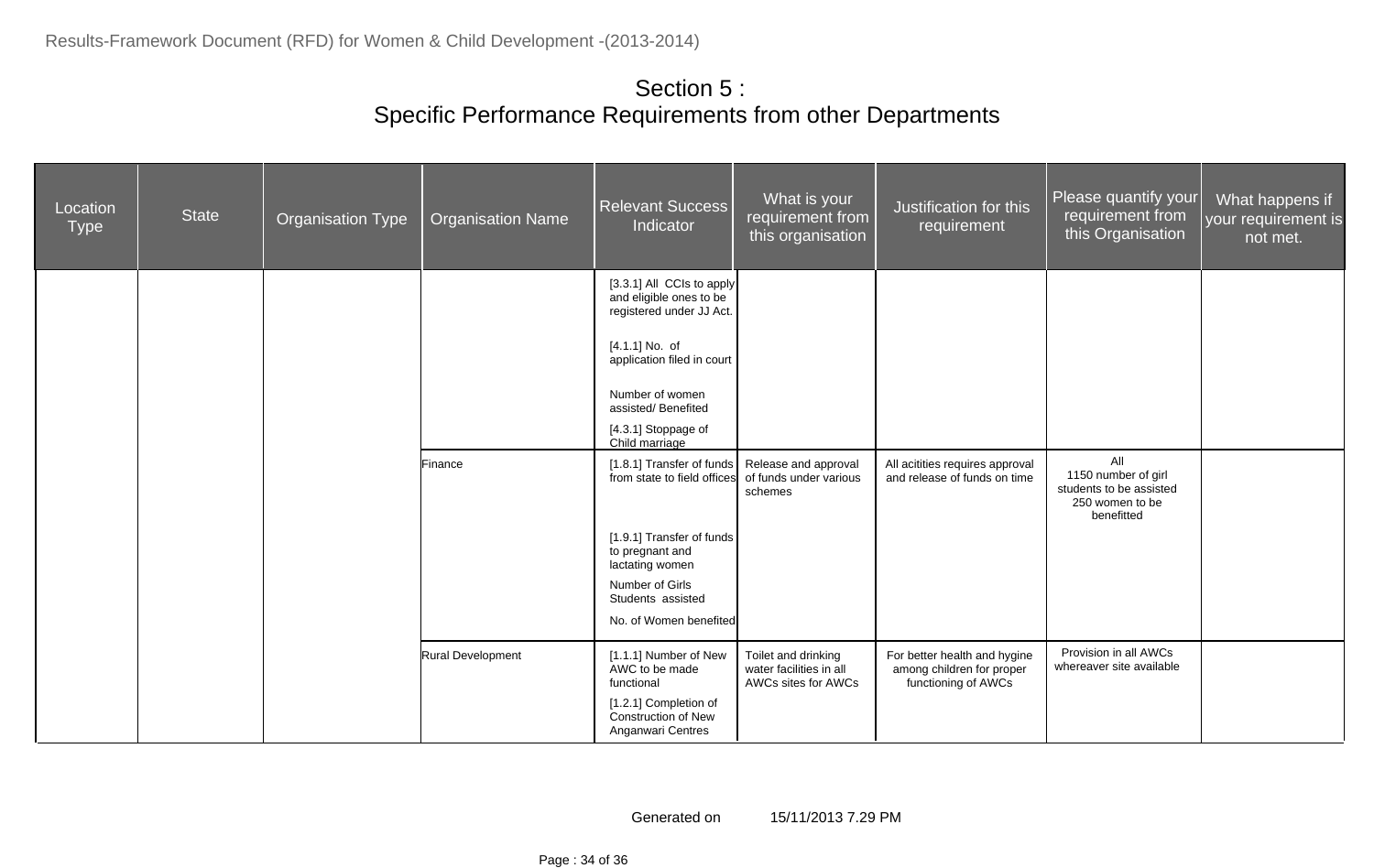| Location<br><b>Type</b> | <b>State</b> | Organisation Type | <b>Organisation Name</b>           | <b>Relevant Success</b><br>Indicator                  | What is your<br>requirement from<br>this organisation                                         | Justification for this<br>requirement                                                                 | Please quantify your<br>requirement from<br>this Organisation                             | What happens if<br>your requirement is<br>not met.                                      |
|-------------------------|--------------|-------------------|------------------------------------|-------------------------------------------------------|-----------------------------------------------------------------------------------------------|-------------------------------------------------------------------------------------------------------|-------------------------------------------------------------------------------------------|-----------------------------------------------------------------------------------------|
|                         |              |                   | Revenue and Disaster<br>Management | [5.2.1] Beneficiaries<br>Covered                      | domicile Certificate                                                                          | mendatory under Ladli Scheme                                                                          | For Every Eligible<br>beneficiary                                                         | Objective will not be<br>achieved                                                       |
|                         |              |                   |                                    | <b>Protected Monument</b><br>and Sites Covered.       | Records relating to title<br>of land are required for<br>declaring structures as<br>monuments | Records relating to title of land<br>are required for declaring<br>structures as monuments            | 100                                                                                       | Structure cannot be<br>declared as monuments<br>without completing legal<br>formalities |
|                         |              |                   | School Education                   | [1.3.1] Providing Swings                              | To provide play way<br>material, 3 way rocker                                                 | Strengthening pre school<br>activities support for pre school<br>education through play way<br>method | 3 way rockers, sea-saw,<br>super slide senior to be<br>provided to all functional<br>AWCs | Out door activities will be<br>affected                                                 |
|                         |              |                   |                                    | [1.3.3] Providing Pre-<br><b>School Education Kit</b> |                                                                                               |                                                                                                       |                                                                                           |                                                                                         |
|                         |              |                   | <b>Higher Education</b>            | [5.1.1] Number of<br><b>Training Programmes</b>       | Training infrastructure<br>(Trainers / Master<br>trainers                                     | To create gender awareness                                                                            | Master trainers for 78<br>batches                                                         | Objective willnot be<br>achieved                                                        |
|                         |              |                   | <b>Health Services</b>             | [3.8.1] Health Check-up<br>of all such Children       | Providing staff /<br>medicines for<br>conducting health<br>checkups in CCIs /<br>homes        | Basic need of the children                                                                            | Quartely health checkups<br>of all 110 CCIs                                               | Objective will not be<br>achieved                                                       |